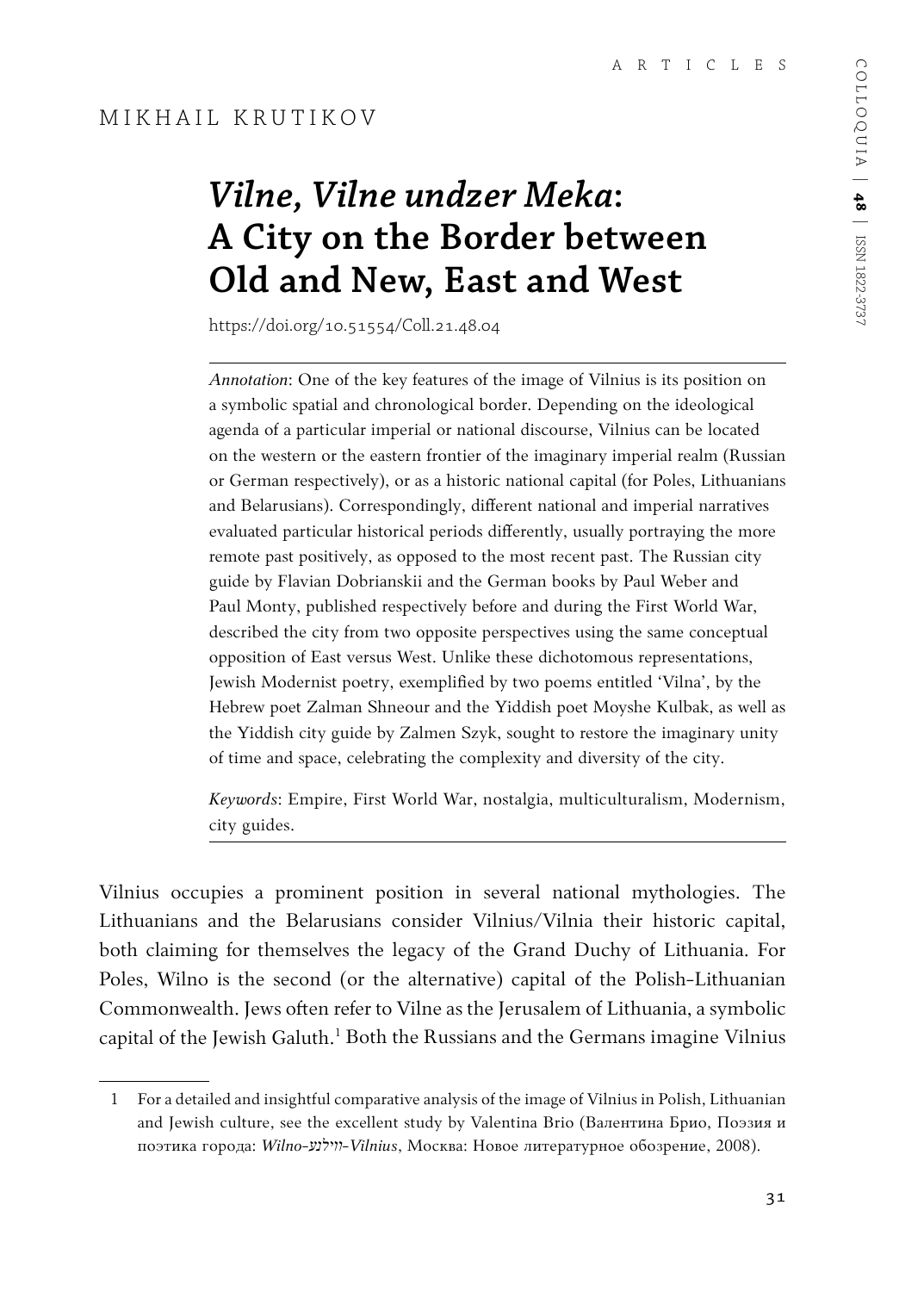as a border city between East and West, though they ascribe opposite values to these categories. Whereas in the Russian imperial mythology, Vilna was the most western stronghold of Eastern Orthodox civilisation, the German imperialists considered it the rearguard outpost of the Western/German world. This paper will focus on two aspects of the mythological chronotope of Vilnius, the spatial and the temporal, and examine their variation in three cultural discourses: Russian, German and Jewish.

#### **The 'Oriental myth' of Vilnius**

In his personal account of Vilnius, the Lithuanian-American poet and scholar Tomas Venclova mentions a few peculiar historical examples of what can be described as the 'Oriental myth' of Vilnius. This myth even influenced his own interests: 'Mickiewicz believed that the Lithuanians were descended from Indians – indeed, from the Brahmans. Seduced by this myth, I began studying Sanskrit at the University of Vilnius.'2 Venclova also tells us that: 'The Order of Teutonic Knights and all of Europe called the Lithuanians "the Saracens of the North".'3 Vilnius occupied a significant place in the 'Sarmatian myth', popular among the Polish nobility in the 17th century, who believed their origins were to be found in the mythological Sarmatian tribes that once populated the Eurasian steppes. And the Russian claim to Vilnius, Venclova contends, was based on the argument that Christianity was originally brought to Lithuania in its Eastern Orthodox rite, which was later suppressed by the spread of Catholicism from the West. The Poles, however, argued that it was the dynastic union with the Catholic Polish crown that brought European culture to Vilnius. Venclova identifies this historical moment as the decisive turn toward the West: 'The city and the country as a whole were no longer oriented toward the East, but rather to the West – no longer toward Orthodox Byzantium, but toward the Catholic world of Rome.'4 The Jewish variation on the 'Oriental

<sup>2</sup> Tomas Venclova, *Vilnius: A Personal History*, tr. Margot Bettauer Dembo, Riverside-on-Hudson, NY: The Sheep Meadow Press, 2009, p. 12.

<sup>3</sup> Ibid., p. 34.

<sup>4</sup> Ibid., p. 41.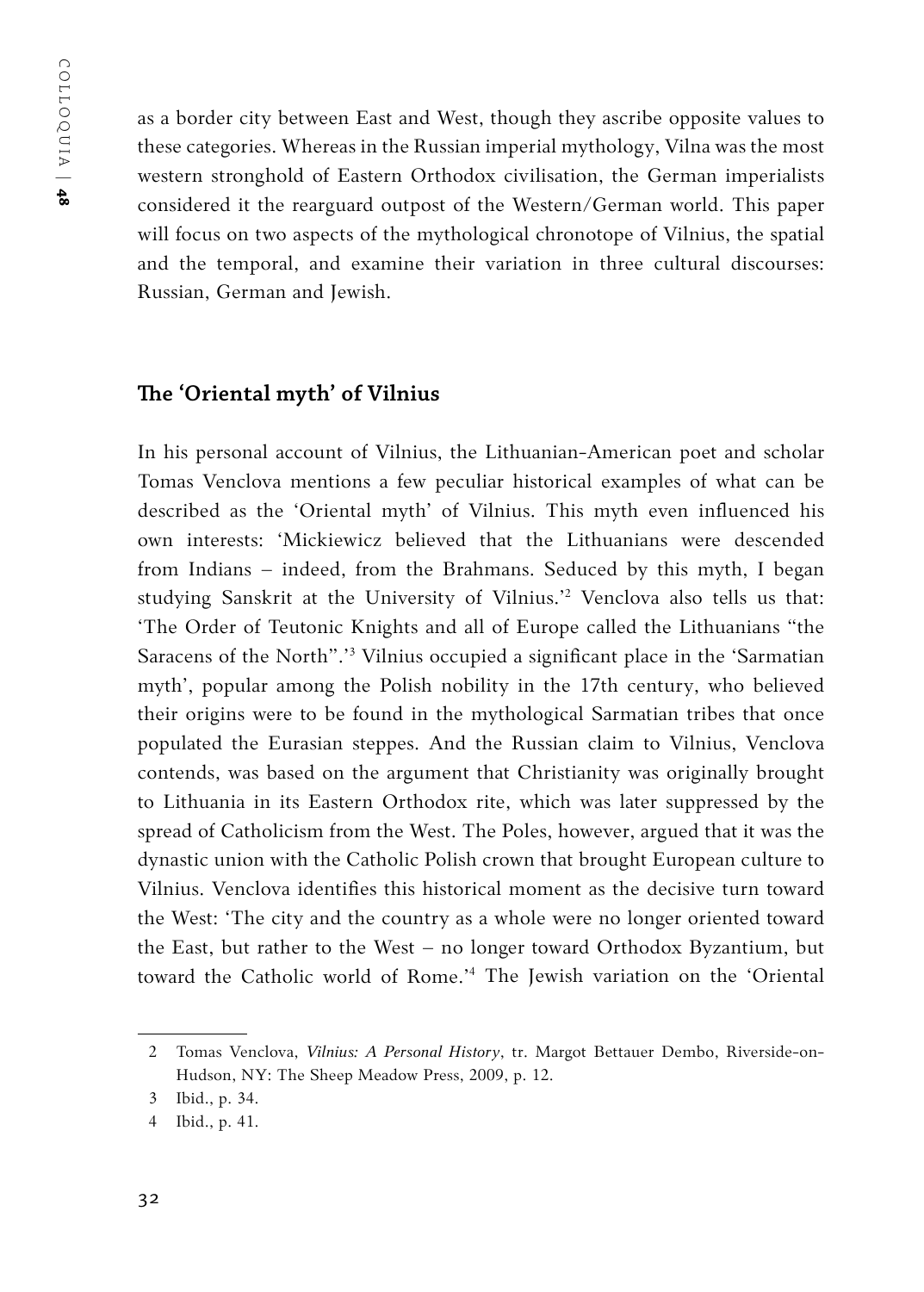myth' of Vilnius, the 'Jerusalem of Lithuania' trope, has long been a cliché. Its appropriation in Jewish literature will be discussed in more detail below, but it is worth mentioning another, somewhat surprising, 'orientalist' twist that appears in the refrain of the popular American Yiddish song of the 1930s by Volfson and Olshnaetski: *'Vilne, Vilne, undzer Meka / undzer benkshaft un bager'* ('Vilne, Vilne, our Mecca / Our longing and desire').<sup>5</sup> Of course, Mecca in this Yiddish song originally carried no Islamic connotations. It possibly implied that for American Jews, Vilne was an exotic site of spiritual pilgrimage located in some imaginary faraway Orient, which required a significant effort to be reached. However, in post-Second World War renditions of this song, Mecca has been replaced by *heymshtot* (hometown), indicating a spiritual homeland rather than a reachable physical location.<sup>6</sup> This brief survey shows that the oriental myth of Vilnius was highly flexible, and could be appropriated by different cultures according to their historical circumstances and ideological agendas. Its positive and negative connotations will be elaborated upon below using some examples.

## **The Russian imperial agenda: restoring the golden age of Eastern Orthodoxy**

In many representations of Vilnius, the symbolic spatial East-West dichotomy is complemented by a temporal one, juxtaposing two different pasts. This temporal opposition was articulated by the Russian poet Fyodor Tyutchev in a poem written in 1870, seven years after the January uprising of 1863. Using elaborate metaphorical imagery, Tyutchev's poem succinctly summarises the imperialnationalist ideology that informed the aggressive policy of Russification aimed

<sup>5</sup> Efraim Leyb Volfson, 'Vilne,' in: Ephim Jeshurin, ed., *Vilne: A zamlbukh gevidmet der shtot Vilne* (Vilna: An Anthology Dedicated to the City of Vilnius), New York: Wilner Branch 367 Workmen's Circle, 1935, p. 821.

<sup>6</sup> This was noted by Avraham Novershtern, 'Shir halel, shir kina: Dimuya shel Vilna beshirat yidish beyn shtey milhamot ha'olam' (Song of Praise, Song of Sorrow: The Imagery of Vilnius in Yiddish Poetry between the Two World Wars), in: *Mi-Vilna li-Yerushalayim: Mehkarim betoldotehem uve-tarbutam shel yehude Mizrah Eropa mugashim le-profesor Shmuel Verses* (From Vilnius to Jerusalem: Studies in the History and Culture of Jews in Eastern Europe, dedicated to Professor Shmuel Werses), ed. David Assaf et al., Jerusalem: Magnes Press, 2002, p. 493.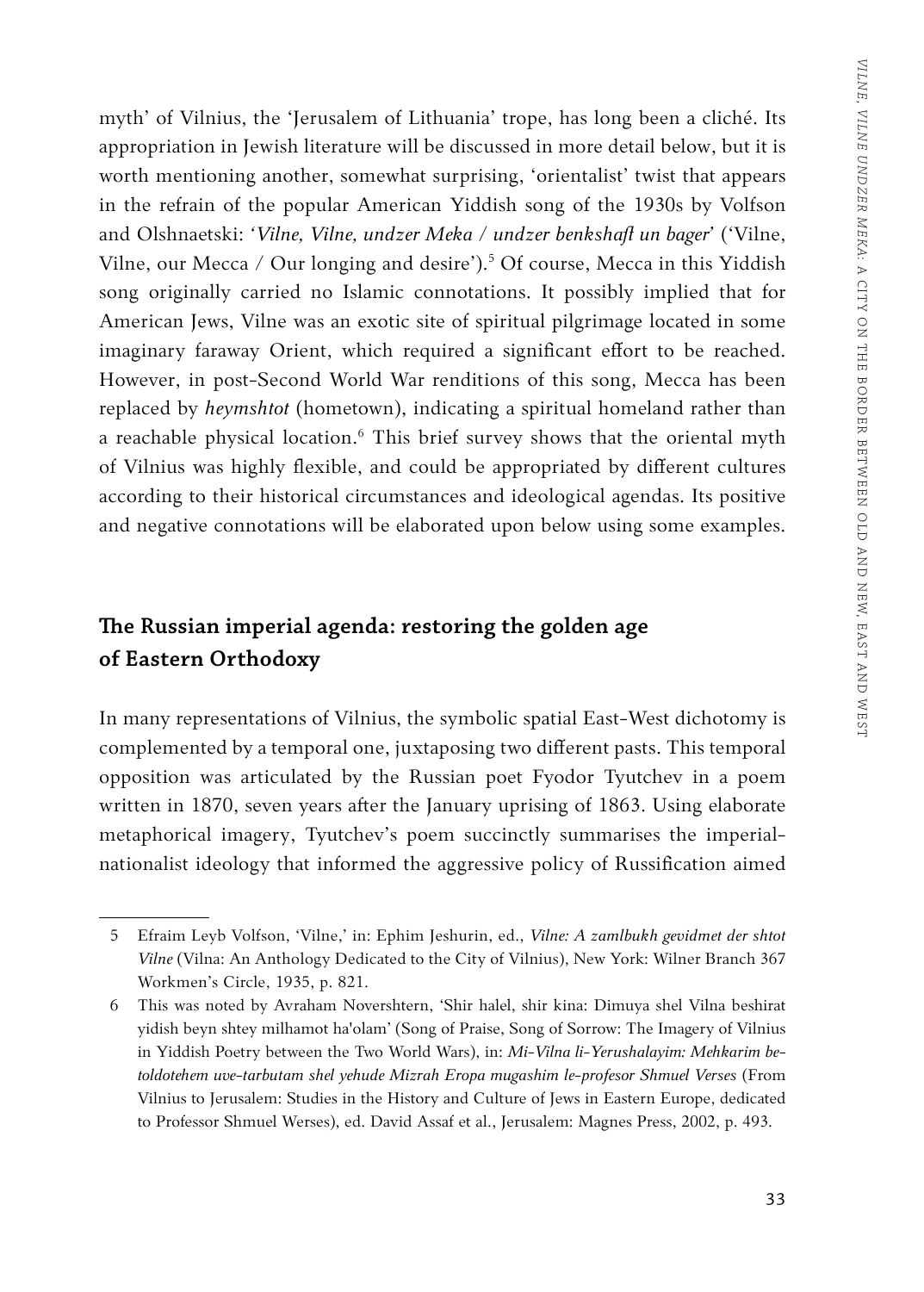at suppressing Polish political and cultural aspirations after the defeat of the uprising. Tyutchev juxtaposes two different epochs, the *starodavniaia*, literally 'ancient-old', the age before the mid-16th century, when Vilnius was solidly Russian and Eastern Orthodox, and the *pozdnee byloe*, 'most recent past' (literally 'later-past'), the period after the unification of Poland and Lithuania in the 16th century, when Polish Catholicism suppressed Russian Orthodoxy. The present age began in 1795, when Vilnius was annexed by Russia as a result of the Third Partition of Poland. Russian Orthodox dominance was restored, casting that recent Polish 'later-past' into oblivion: 'Sacred ways are coming back, / traditions fine of early days. / Only the most recent past / has dropped into the realm of shades.'7 But this 'most recent past' has not died away completely. It lingers in the netherworld, occasionally disturbing the living: 'Our very peace of mind / this past still wants to shake' by appearing as a 'spectral visitor' before dawn.8 As we shall see, this scheme of contrasting a 'bad' recent past against a 'good' older past served other ideological agendas equally well.

As the literary historian Pavel Lavrinets noted, the fantasy of the 'golden age' of Lithuania between the conversion to Christianity in its Eastern Orthodox rite and the advent of Roman Catholic Polonisation was a popular theme in Russian historical fiction of the late 19th century.9 This concept also informs the city guide to Vilnius written by the local Russian historian Flavian Dobrianskii (1848–1919). Three different editions of this book were published (1883, 1890 and 1904), which speaks for its popularity.10 The 'Russians', whom Dobrianskii identifies by language and Eastern Orthodox religion, are portrayed as one of the two indigenous groups. It has been pointed out by scholars such as Theodore Weeks that this ethnic term cannot be correctly applied to the Slavic Eastern Orthodox residents of what is today Western Belarus and Lithuania; however,

<sup>7</sup> Frank Jude, tr., http://knigo.com/t/TUTCHEW/english.html [Last accessed on 14 August 2020]. The Russian original: *'Преданье ожило святое / Первоначальных лучших дней, / И только позднее былое / Здесь в царство отошло теней.'* http://www.fedor-tutchev.ru/ poezia241.html.

<sup>8</sup> Ibid., *'Оттуда смутным сновиденьем / Еще дано ему порой / Перед всеобщим пробужденьем / Живых тревожить здесь покой.'* http://www.fedor-tutchev.ru/poezia241.html

<sup>9</sup> Павел Лавринец, 'Литва в русской литературе конца XIX – начала XX вв.', *Mokslo darbai: Literatūra*, 2009, No 51 (2): *Rusistica Vilnensis*, p. 62–65.

<sup>10</sup> Флавиан Добрянский, *Старая и новая Вильна: Издание третье*, Вильна: Типография А. Г. Сыркина, 1904.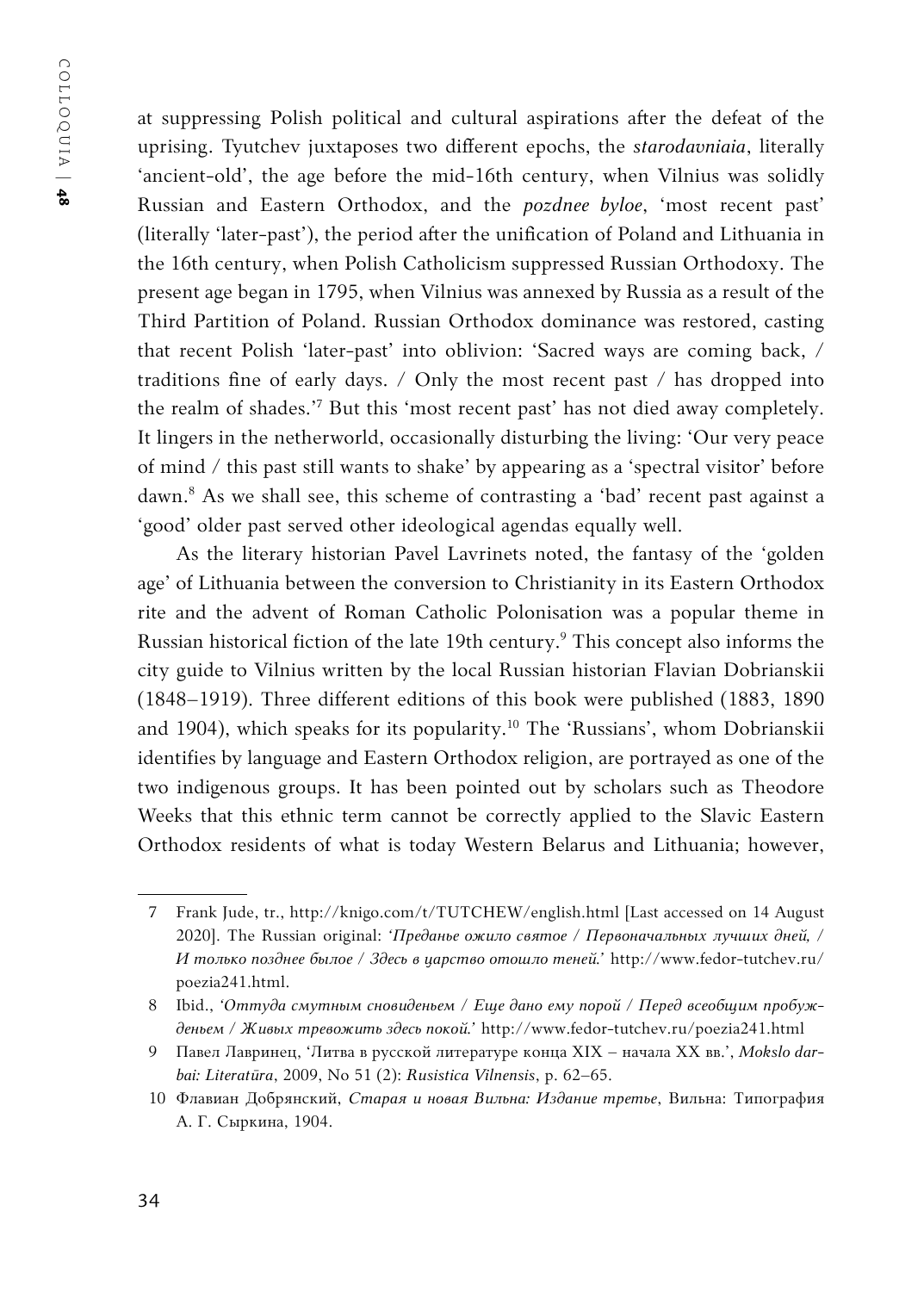describing them as Belarusians would be equally anachronistic.<sup>11</sup> According to Dobrianskii, the 'Russians' resided mostly in the eastern part of the city, while the western area was populated by various migrants, such as ethnic Lithuanian refugees from Prussia, and local Lithuanian tribes. Here the urban topography acquires symbolic significance by the juxtaposition of the indigenous Russian eastern area and the 'foreign' western parts. The 'Russians', according to Dobrianskii, were the most enterprising, energetic and culturally and economically advanced group of residents in Vilnius. They made their city a prosperous centre of trade, crafts and Orthodox spirituality; the Russian language was a lingua franca shared by all residents of that multilingual and multicultural city.<sup>12</sup>

The destructive forces came from Poland, in the form of decadent and corrupt aristocratic magnates and Catholic clergy. The decline of Russian Vilnius reached its nadir with the conclusion of the Union of Brest in 1596, which subordinated the Orthodox Church to the authority of the Pope, and created the so-called Uniate (Greek Catholic) Church. Most of the Orthodox clergy were forced to convert to the new church, and many Orthodox churches and convents were transferred to the Uniates. The Union, a triumph of the Counter-Reformation, also brought the Jesuits, who established their academy and began actively suppressing Protestantism, which flourished in Vilnius in the 16th century. Dobrianskii vividly describes the violent anti-Calvinist pogroms perpetrated by the students of the Jesuit academy with the participation of some Jews. As the 'Russians' were squeezed out of their traditional economic spheres of commerce and the trades, these occupations were taken over by Jews, who lived symbiotically with the Polish nobility: 'A Polish magnate is unable to take one step without a Jew.'13 According to Dobrianskii, the city's economy suffered from the Jewish dominance, because of their unscrupulous competitiveness and deceitfulness. The occupation of Vilnius by Muscovite troops in 1655–1665, which in Polish and Jewish historiography is described as a great catastrophe, is presented by Dobrianskii as justified revenge for the oppression of the Russian Orthodox population, inspired by Bohdan Khmelnitski's uprising in Ukraine.<sup>14</sup>

<sup>11</sup> Theodore Weeks, *Vilnius between Nations, 1795-2000*, De Kalb, IL: Northern Illinois University Press, 2015, p. 4–6.

<sup>12</sup> Добрянский, *Старая и новая Вильна*, p. 1–40.

<sup>13</sup> Ibid., p. 76.

<sup>14</sup> Ibid., p. 41–82.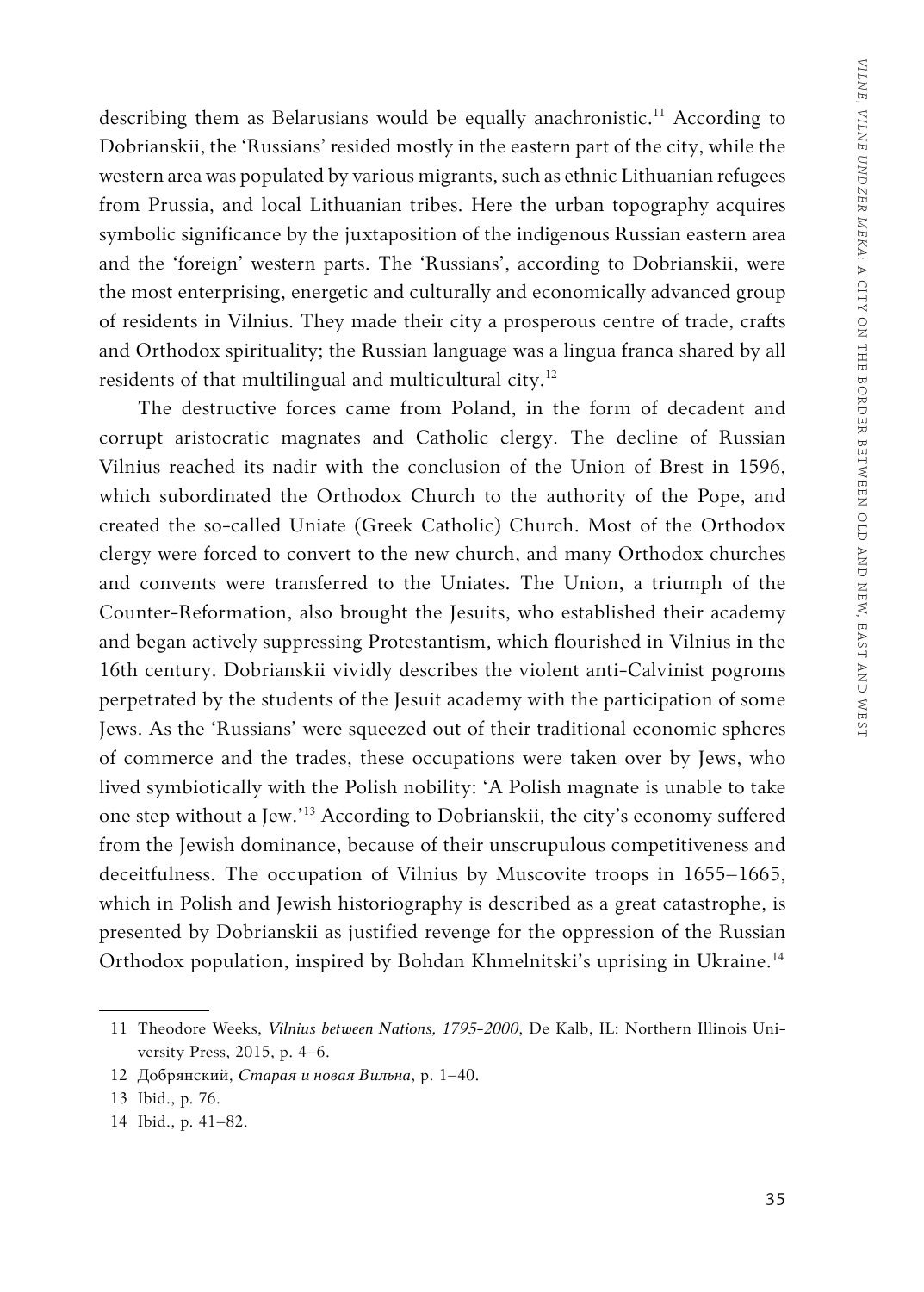Understandably, as a devout Russian Orthodox Christian (he taught history at the Orthodox seminary in Vilnius), Dobrianskii focuses his attention predominantly on Vilnius' Orthodox sites. His guide provides detailed descriptions of not only active churches and chapels, but also those that no longer exist, in order to emphasise the past glory of Orthodoxy. His descriptions of Catholic sites are shorter and less empathetic. The synagogue merits only a few sentences, and the Jewish area receives no attention at all. Dobrianskii concludes by asserting that, after the suppression of the 1863–1864 uprising by Governor-General Mikhail Muraviov, 'Vilna has become a Russian town not only according to its geographical position, but also according to its inner life, its ideals and aspirations.'15 However, he does not provide any details about how this was achieved, leaving the most recent 40-year period out of his survey.

### **The German imperial agenda: restoring the golden age of order**

German artisans and merchants played an important role in Vilnius from the Middle Ages, as is evinced by the name of the major commercial street of the old town, German Street, and the Lutheran church located in its vicinity. But it was the German occupation during the First World War that brought the city into the broader German, as well as German-Jewish, cultural and geopolitical orbit. Between 1915 and 1918, the German military command energetically implemented the policy of German Work (Deutsche Arbeit), aimed at imposing German domination in all spheres of life, from the economy to culture. The historian of the German occupation of Eastern Europe Vejas Liulevicius explains the cultural aspect of this policy as the imposition of the rigid German institutional structure upon presumably amorphous local ethnic cultural formations: 'Kultur policies "bracketed" native cultures, giving German form to native content. The result might be described as "German in form, ethnic in content". German Work would brace the inchoate, primitive energies of the ethnicities, surrounding their cultures with German institutions.'16 German imperial ideologues interpreted the

<sup>15</sup> Ibid., p. 120.

<sup>16</sup> Vejas G. Liulevicius, *War Land on the Eastern Front: Culture, National Identity, and German Occupation in World War I*, Cambridge: Cambridge University Press, 2005, p. 114.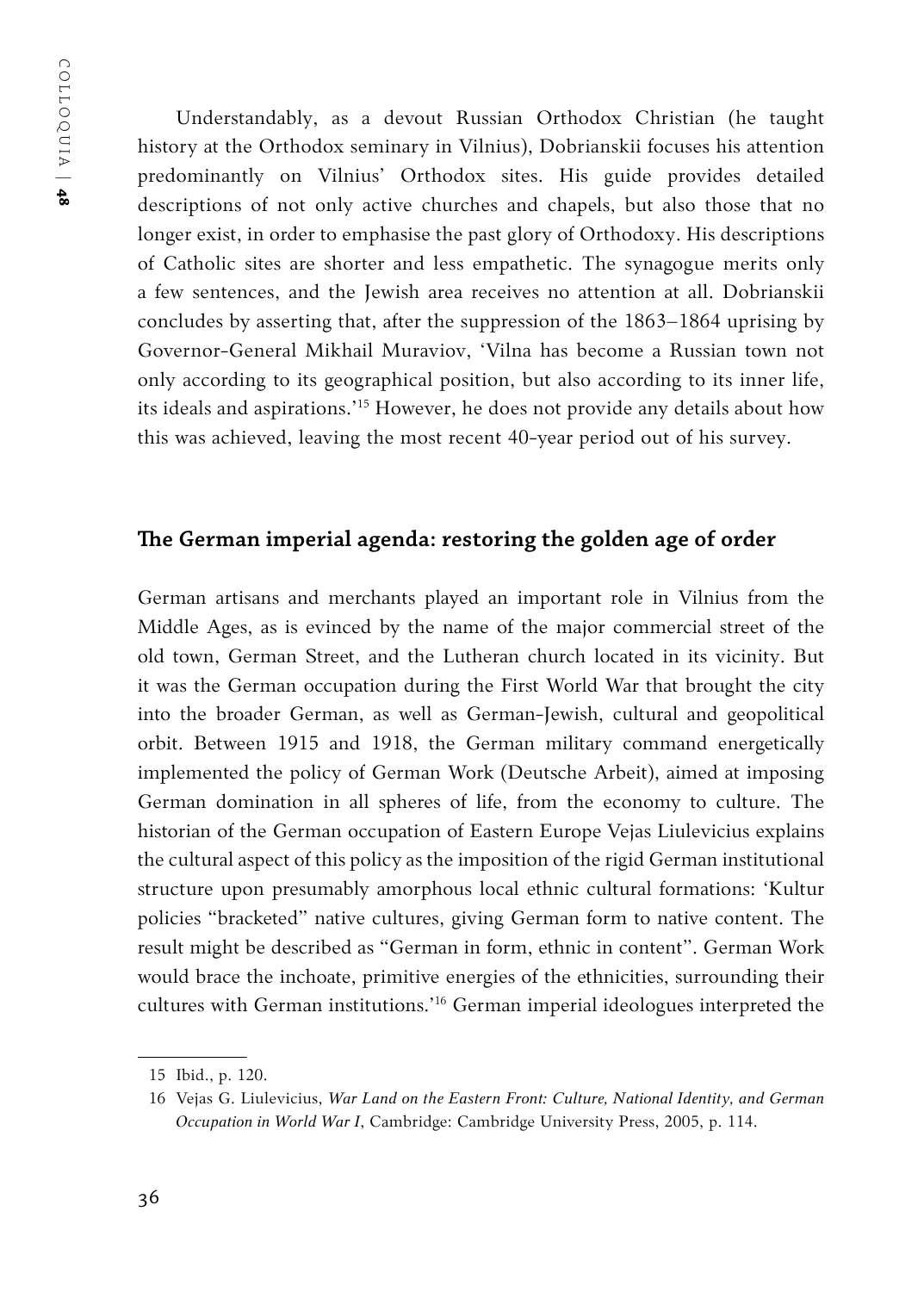local ethnic and cultural diversity as an indication of backwardness and inherent 'ethnic' primitivism. The ultimate goal of the German Work programme was to extract the maximum of human and material resources from the area for the German war effort. To implement this policy efficiently, the German occupying authorities supported those segments of local cultures that fitted the German notion of *Kultur*, such as the press, theatre and education, thus inadvertently promoting cultural modernisation, and consolidating national institutions.

The military command Ober Ost, which controlled the civil administration in the area that included today's Lithuania, parts of Latvia and western Belarus, used art history scholarship to promote the idea of the positive influence of German culture on local art and architecture. Paul Weber, professor of art history at the University of Jena, was put in charge of the programme of preservation of architectural and art-historical monuments in Lithuania. His lectures for German military personnel were published in *Zeitung der 10. Armee* (Newspaper of the Tenth Army), and collected in a handsomely illustrated volume published in 1917.17 On the heels of Germany's eastward military advance, Weber rediscovered the 'forgotten site of art' in Vilnius, and reclaimed it for the imperial narrative of German *Kultur*. According to his concept, the borderland city of Vilnius was for centuries a field of the *Kulturkampf* between the barbaric East and the civilised West, a struggle that had shaped its urban landscape.

To substantiate the German claim on Vilnius, Weber composed an inventory of its cultural heritage according to the scheme of *Stilgeschichte*, the history of style. From the ruins of the primitive Medieval royal city of the Lithuanian grand dukes, Vilnius' architectural style adopted the German Gothic during the 15th and 16th centuries, and reached its aesthetic apogee during the 17thcentury Jesuit Counter-Reformation, when the Medieval German influence gave way to the Italian Renaissance and Baroque. These styles manifested themselves in the magnificent complex of the university, initially the Jesuit academy, and the grandiose churches. Weber finds the architectural monuments of Classicism, especially its 19th-century Russian variety, less impressive, because they reveal the diminishing of the Western influence. Marginal for his Western-oriented narrative are 'Muscovite' churches, Jewish and Mohammedan buildings of

<sup>17</sup> Paul Weber, *Wilna: eine vergessene Kunststätte* (Vilnius: A Forgotten Site of Art), Vilnius: Verlag der Zeitung der 10. Armee, 1917. All translations, except where noted, are my own – *M. K.*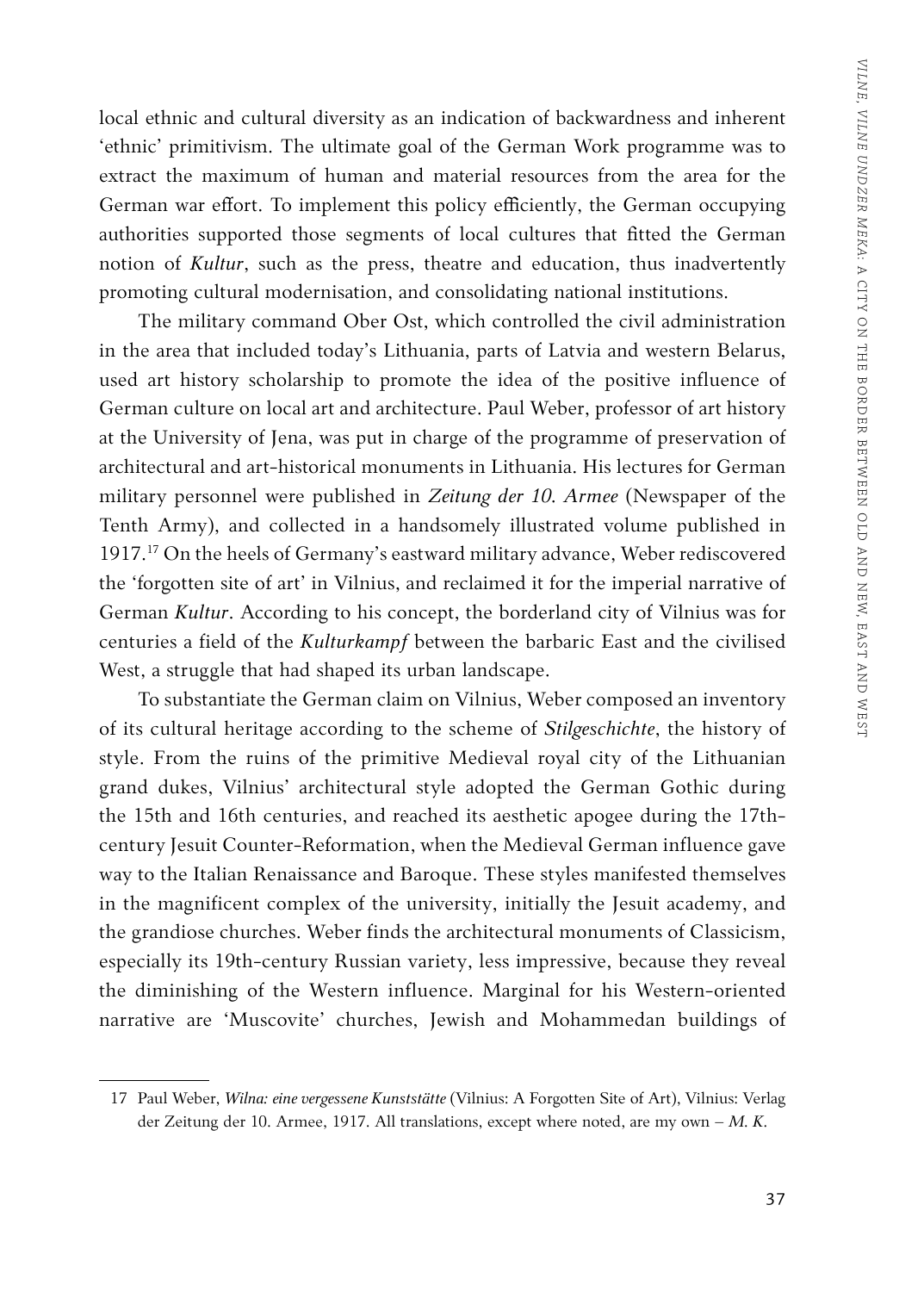worship, and, finally, the Jewish 'ghetto'. It was the recent Russian rule, Weber argues, that had cut Vilnius off from its Western roots.<sup>18</sup>

Weber regards the half-completed Russian modernisation project of the Vilnius cityscape as ugly and disorderly. He blames the Russians for deliberately destroying the 'historical heart' of the city, by erasing the major monuments of the glorious Polish and Lithuanian past, such as the Medieval castle and the city fortifications (which was, of course, typical of the urban modernisation projects across 19th-century Europe, modelled on Hausmann's Paris), with the purpose of erasing the memory of independence.<sup>19</sup> He is scornful of the most recent Russian religious buildings in the Modernist neo-Byzantine and neo-Slavic style, such as the Romanov Chapel, built to commemorate the 300th anniversary of the Romanov dynasty. He finds it 'the most strikingly alien body in the cityscape. There is something brutal in its whole appearance and in its adornment with many shining golden onion domes.' Viewed from afar in the evening light, the 'oriental glow' of these domes may add some picturesque aspects to the historic colours and forms of the city, but at the same time they represent a 'violent invasion by a foreign power'. Weber concludes: 'This and many other Muscovite churches and chapels with their colourful domes shifted the balance of the city's western-eastern character strongly towards the east, and this shift is not organically produced, but violently imposed.'20

In Weber's view, the lack of uniformity (*Einheitlichkeit*) in Vilnius' urban space is a product of 'unreconciled contradictions' among its diverse ethnic and religious groups. None of those groups has been able to impose full control over the city and shape it according to its taste. This observation leads to the conclusion that it is the duty of 'German Work' to bring order to this diversity by restoring the 'Western' shape of the city in accordance with the normative German concept of *Kultur*. But the completion of this restorative project depends on the postwar political future of the region, which remains uncertain:

Will it further remain a city of contradictions? Its political future is still undecided. But this much is certain: in some form it will remain attached to the cultural sphere of the West. Over half a millennium ago, German cultural work began here. Initially,

<sup>18</sup> Ibid., p. 121.

<sup>19</sup> Ibid., p. 32.

<sup>20</sup> Ibid., p. 94–95.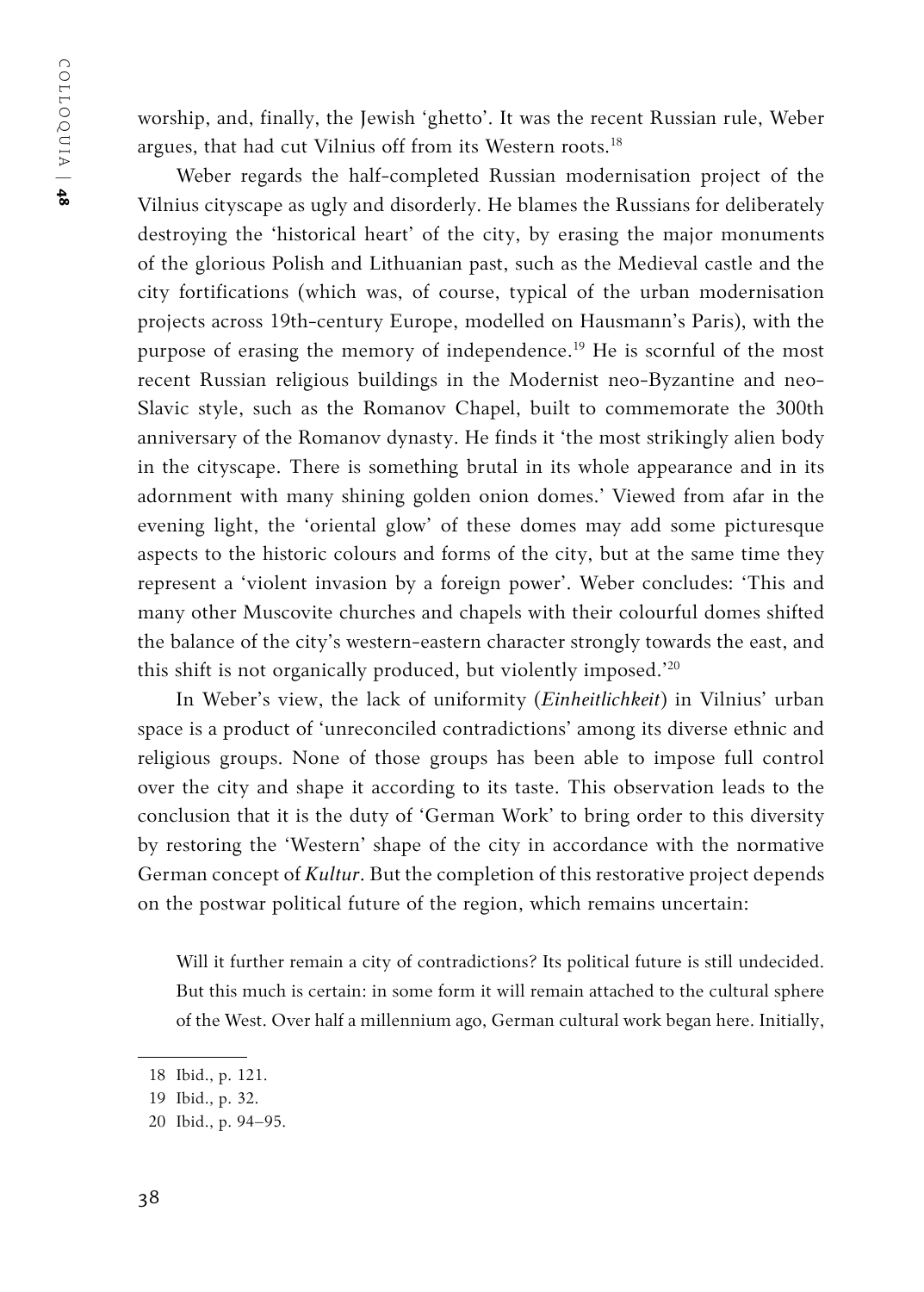it made something out of the chaotic wooden town. The new German cultural work should now begin again where it was suppressed in the later period. $21$ 

Somewhat surprisingly, the only part of Vilnius where Weber detects some semblance of stylistic uniformity, albeit not 'in any way aesthetic' (*künstlerisch*), is the Medieval Jewish 'ghetto'. The Medieval Jewish neighbourhood in the city centre is the only area that has remained static, by virtue of being 'frozen in stone for centuries' (*jahrhundertelange Versteinerung*), 'untouched by any transformations of recent centuries'. The Jewish space is homogenous, static, ugly, and resisting stylistic classification. Whereas Weber provides the exact numbers and detailed descriptions of churches of different Christian denominations, he can only mention, in approximate terms, 'over one hundred *Judenschulen*'.22

Weber views Vilnius Jews as an old and established group with a strong sense of their own space, but also as the least transparent group to outsiders. He captures the key elements that often figure in various representations of Jewish Vilnius: 'A maze of narrow streets and alleys, courtyards and passages, often bridged by stone arches. The mostly stone buildings are all equally simple and poor. Small and dark shops are installed in almost every ground floor, and consist of a narrow door and a narrow window. The main activity takes place in long courtyards, which often lead into a labyrinth of interconnected courtyards.'23 Despite the ugliness of the individual elements, the overall impression is of one of the most coherent areas of the city. The Jewish district has preserved its authenticity because it was not affected by the recent Russian 'confusion of styles', owing to the isolation of Jews from the rest of the population. Weber singles out the old synagogue as one of the most interesting architectural monuments in old Vilnius, but dismisses the new one (built in 1903 in a Moorish style which was introduced to Russia from Central Europe) as having no architectural significance. He recommends a visit to the Jewish cemetery, for its 'highly picturesque groups of much-ruined mausoleums (*Grabhäuser*), some of which are historically fascinating'.24 As a whole, Weber's conceptualisation of Vilnius as 'a forgotten site of art' on the eastern border of Europe is a reflection

<sup>21</sup> Ibid., p. 123.

<sup>22</sup> Ibid., p. 14.

<sup>23</sup> Ibid., p. 119.

<sup>24</sup> Ibid., p. 100.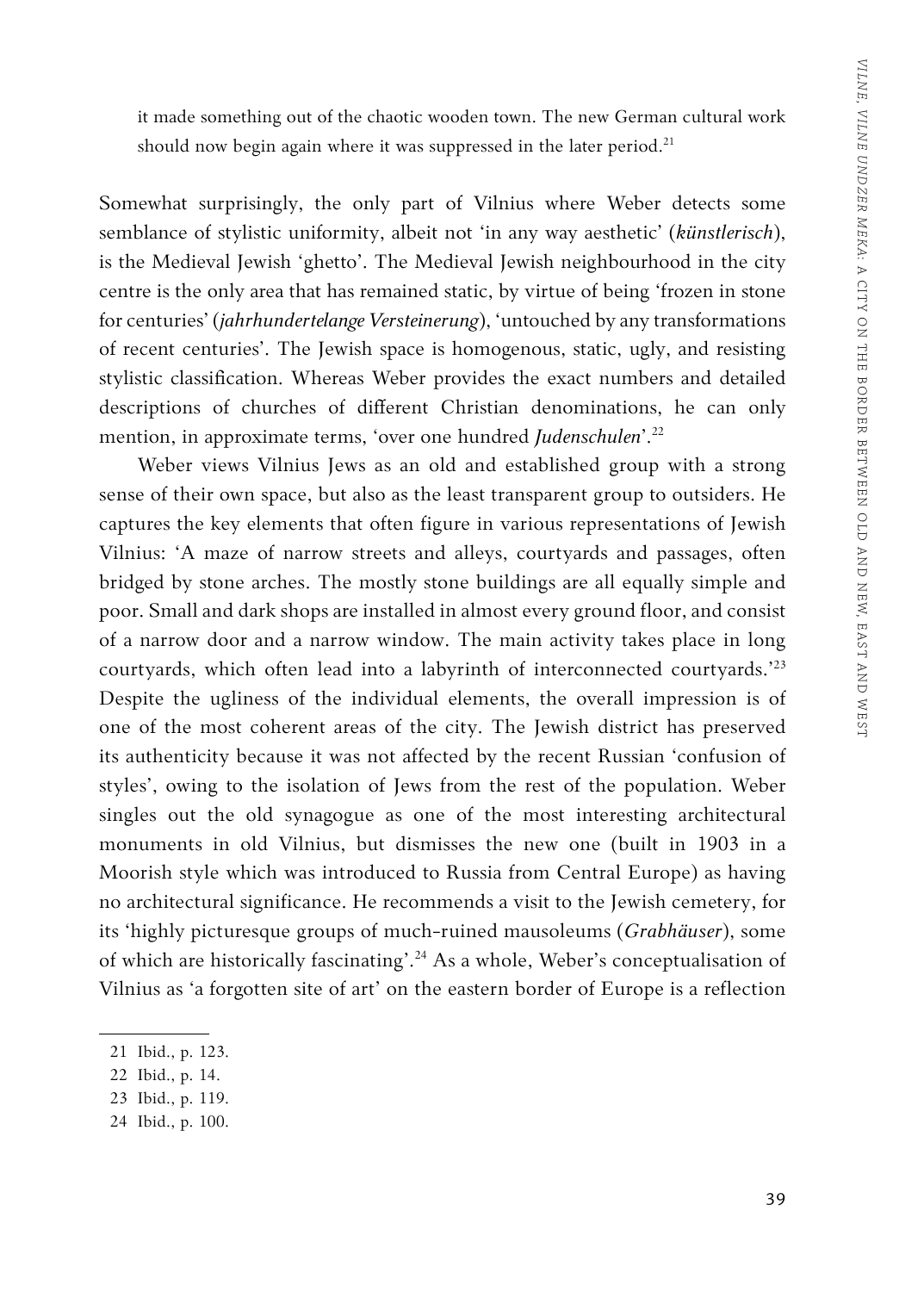of the German 'mindscape' of Eastern Europe as a place lacking in order and centralised power, as described and analysed by Liulevicius.

Notwithstanding the military hostility between Russia and Germany, their views of Vilnius as a borderland city that had to be culturally and politically incorporated into their respective imperial realm had much in common. For the Russians, Vilnius was located on the western frontier of their imperial domains, while for the Germans it marked the eastern frontier of European (and primarily German) civilisation. Both narratives of Vilnius regarded its cultural and ethnic diversity as backward and primitive. Both treated it as rudimentary and deficient, to be improved by imposing a uniform imperial order on the cityscape and population. In both cases, this process involved the restoration of a particular 'ancient past' that had been erased by more recent, hostile interventions. The Russians aspired to restore the imaginary pre-Polish Russian city, by building new Orthodox churches and reclaiming old ones that had been taken over by the Catholics and Uniates, as well as erecting monuments to historical figures who represented the Russian Empire, such as Catherine II, the regional governor Mikhail Muraviov, and the poet Alexander Pushkin; incidentally, all three monuments disappeared on the eve of the German takeover of the city in September 1915. The Germans aimed at ordering and reshaping the diversity of the city through German *Kulturarbeit*. Whereas the Russian imperial project aspired to change the very substance of the urban space, making it thoroughly Russian 'according to its inner life, its ideals and aspirations', as Dobrianskii put it, the German plan was to impose *Kultur* as an organising force, to give form to the shapeless and primitive local diversity. But it is unclear what plans, if any, Germany had regarding the development of Vilnius' cityscape. As the war progressed and the economic situation in Germany worsened, the German occupying authorities focused their efforts on plundering local resources and shipping them to Germany.

#### **The German liberal agenda: Vilnius as a site of trauma therapy**

Whereas Weber's vision of Vilnius as a 'forgotten' site of European culture in need of 'German Work' that would bring it back into the Western cultural sphere reflects the ideology of the German military administration, the attitude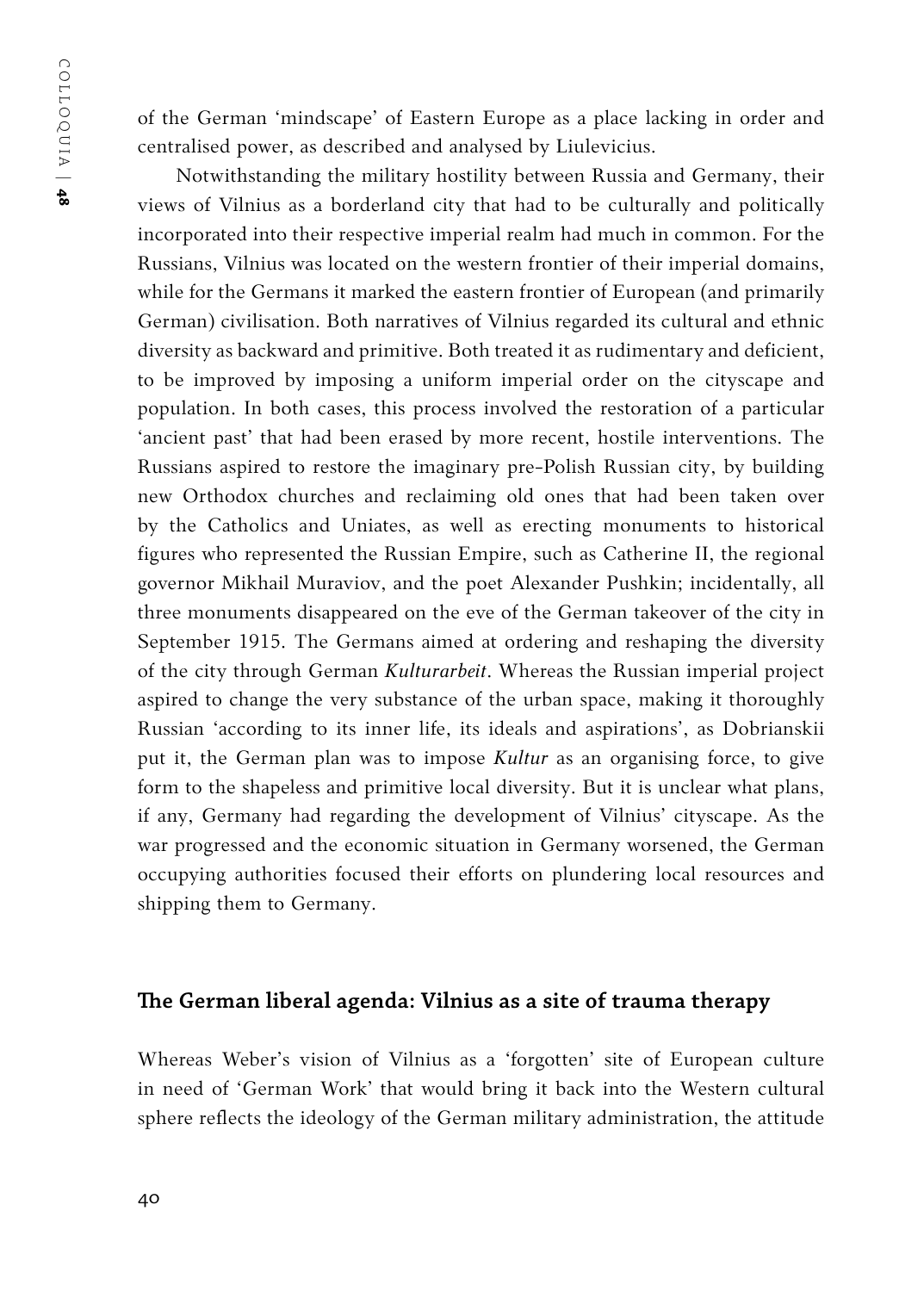of German liberal intellectuals was somewhat more nuanced and sympathetic to the local diversity. *Wanderstunden in Wilna* (Hours of Wandering in Vilnius), a city guide authored by Paul Monty, was addressed to German soldiers on leave who wanted to explore the city.<sup>25</sup> It was published by the civilian German newspaper *Wilnaer Zeitung* (Vilnius Newspaper), which was more liberal in its outlook than the military *Zeitung der 10. Armee* which published Weber's book. *Wanderstunden in Wilna* came out in three editions between 1916 and 1918, which is a sign of its popularity. Its title referred to the neo-Romantic idea, popular among German intellectuals of the early 20th century, that the experience of wandering could restore the lost harmony between modern man and the surrounding world. The author suggests that wandering through the streets of a city can have a therapeutic effect on dehumanised soldiers, bringing them back to the 'normal' human state after spending months in the trenches. Reiterating Weber's view, the introductory section states that the layout of Vilnius lacks the unifying principle typical of other European cities. Its 'organism' has neither sense nor logic, its streets are crooked and not organised around a central 'heart'. The city plan of Vilnius resembles an old man's face. This is attributed to the historical lack of consistent leadership: every new ruler developed the city for his own convenience, making it accommodate his regime.<sup>26</sup>

Monty is less critical than Weber is of Vilnius' lack of order, and regards the Russian contribution to its development more favourably. His favourite parts of Vilnius are its green spaces, parks and gardens, where the city merges with nature. In the serene Bernardine Garden, German soldiers and local residents can mix freely, listening to the remote sounds of German music, and forgetting for a moment about the war. Although Vilnius has no squares that could serve as public spaces, this function is partly assumed by streets and courtyards. Unlike old German cities, where the Medieval areas are merely moribund historic relics, Vilnius' old city is still full of life.

The most authentic part of Vilnius is the Jewish quarter, with its narrow alleys and interconnected courtyards, which Monty views as precursors to

<sup>25</sup> Paul Monty, *Wanderstunden in Wilna*, Vilnius: Verlag der Wilnaer Zeitung, 1918. Paul Monty is a combined pseudonym of two German journalists, Paul Fechter and Monty Jacobs. See more on their work in the article by Laima Laučkaitė 'The Iconography of Jewish Vilna during the First World War' in this issue.

<sup>26</sup> Monty, *Wanderstunden in Wilna*, p. 9–12.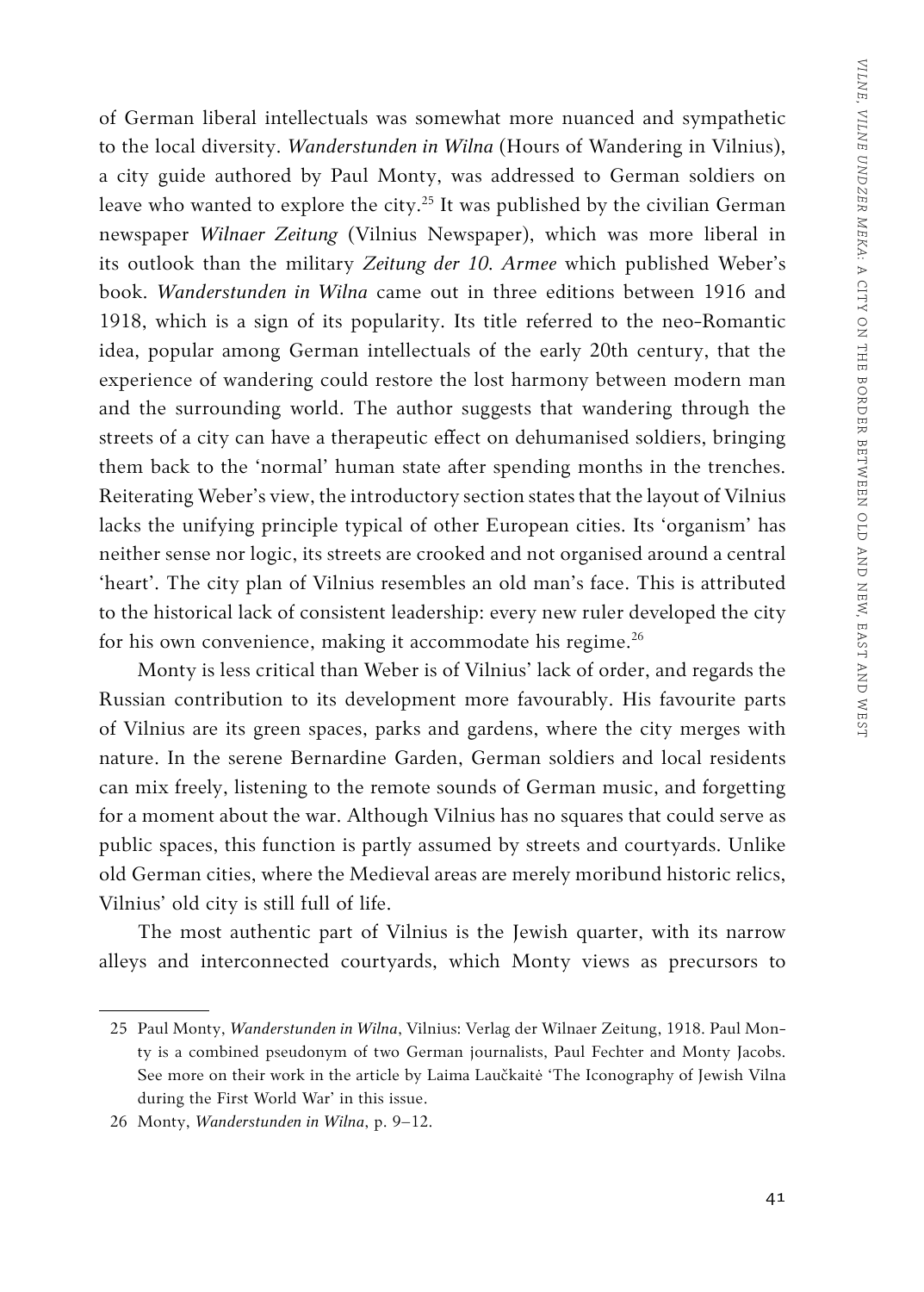modern shopping arcades. It is here that a wandering tourist, a forerunner of the Weimar-era figure of the *flâneur*, can feel the soul of the city. Friday evening is the best time for visiting the Great Synagogue, which is hidden just a few steps away from the busy commercial thoroughfare of German Street: 'But once we have left this little distance behind us, we walk straight into bygone centuries.'<sup>27</sup> To reach the synagogue courtyard, a visitor should follow the stream of blackclad men as they pass by little inconspicuous doors. Each door leads to another prayer house, which serves as a space for intimate gatherings. The courtyard complex of the Great Synagogue has a library, and even a bathhouse, so that one can spend a whole life there, 'a life of immersion in the fathers' customs and morals, their teachings and wisdom, at home in remote centuries, and yet just a few steps away from the bustle of Vilnius street life.'28

Around the Great Synagogue, the past coexists with the present. Jews inhabit time in its continuity, living according to their ancient lifestyle, but also fully engaged in today's concerns. In the Jewish quarter of Vilnius, streets bring people together for communal and commercial activities, in contrast to the oriental cities of Tangier or Algiers, where these activities take place inside households. In Vilnius, the feeling of individual loneliness (*Einsamkeit*) dissolves in the sense of community belonging (*Geselligkeit*). With all their backwardness and chaos, the Jews of Vilnius collectively embody the lost sense of premodern communal intimacy. A visit to their 'ghetto' can have a healing, restorative effect on the soul of a soldier who has been psychologically damaged by the war. Evidently, Monty's perception of Vilnius was influenced by the dichotomy between *Gemeinschaft* versus *Gesellschaft* (community versus society), which was introduced by the German sociologist Ferdinand Tönnies in 1887 and became popular among German intellectuals. Monty discovered the lost ideal of communal unity in the traditional way of life of the Jewish residents of Vilnius' Old Town.

Dobrianskii, Weber and Monty, each in his own way, responded to the intellectual trend that can be described as Medieval nostalgia. Dobrianskii and Weber, articulating their respective Russian or German imperial agendas, maintained that modern-day Vilnius had suffered from recent decline, and was

<sup>27</sup> Ibid., p. 62.

<sup>28</sup> Ibid., p. 67.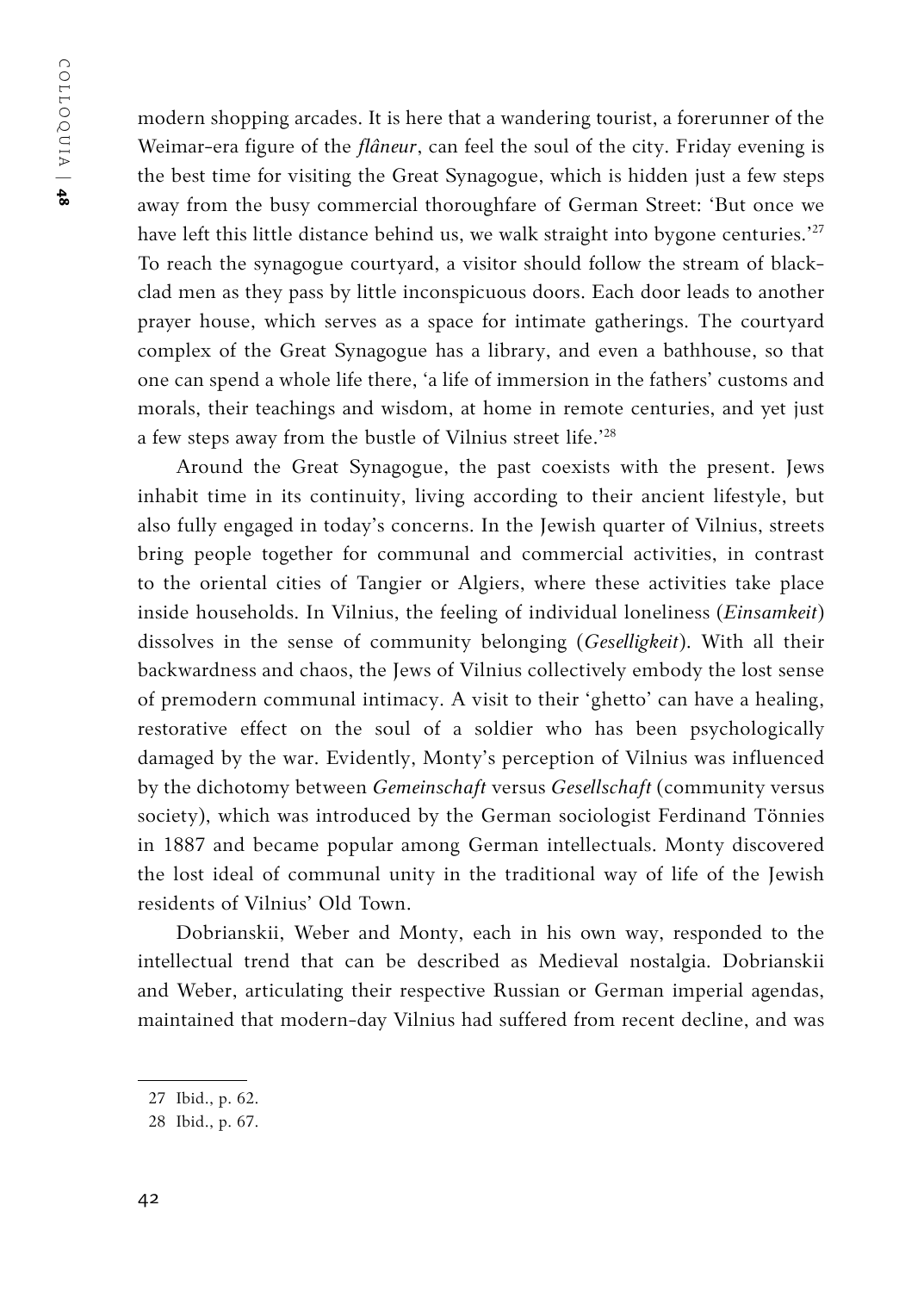to be reconstructed according to a particular model of the Medieval 'usable past', whether Russian or European/German. Using Svetlana Boym's terminology, one can describe this attitude as 'restorative nostalgia'. Monty envisioned the city as an organic whole, with a specific character that was structurally different from a typical European city. The disorderly layout was not a defect but a peculiar feature, which united not only its diverse communities, but also different ages. This position comes close to what Boym described as 'reflective nostalgia'.<sup>29</sup> The temporal unity between past and present was felt especially strongly in the Jewish 'ghetto' in the Old Town. The experience of immersion in its atmosphere could even have a therapeutic effect on German soldiers traumatised by the war.

## **The German Jewish agenda: discovering the Ostjude**

In the editorial essay opening the first (1916) issue of what would become the leading Jewish intellectual journal in German, *Der Jude* ('The Jew'), the prominent Prague Zionist Hugo Bergmann wrote:

It is certain that this war, with its great upheavals, will open a new chapter in our age-old passive history. But whether the active history of the Jewish people [*Volk*] will receive a powerful impulse from it depends on the ability of Jewish individuals [*Menschen*] to experience the war not just as a time of misery but also a time of action<sup>30</sup>

Bergmann's words were quoted in an enthusiastic review of the first volume (1916) of Moyshe Szalit's *Vilner zamlbukh* (Vilnius Anthology) by Max Mayer. Mayer wrote that the materials published in that collection proved that 'the Jews of Vilnius have resolved the question of who will become the face of the Jewish history of our time, a refugee or a hero.' He described how the entire Jewish population of Vilnius came out to help the refugees who were expelled by the Russian military command from the Kovno (Kaunas) gubernia. Despite all the deprivations of the German military occupation, hunger, disease and poverty,

<sup>29</sup> Svetlana Boym, *The Future of Nostalgia*, New York: Basic Books, 2001, p. 41–55.

<sup>30</sup> Hugo Bergmann, 'Der jüdische Nationalismus nach dem Krieg', *Der Jude* 1 (1916), p. 7.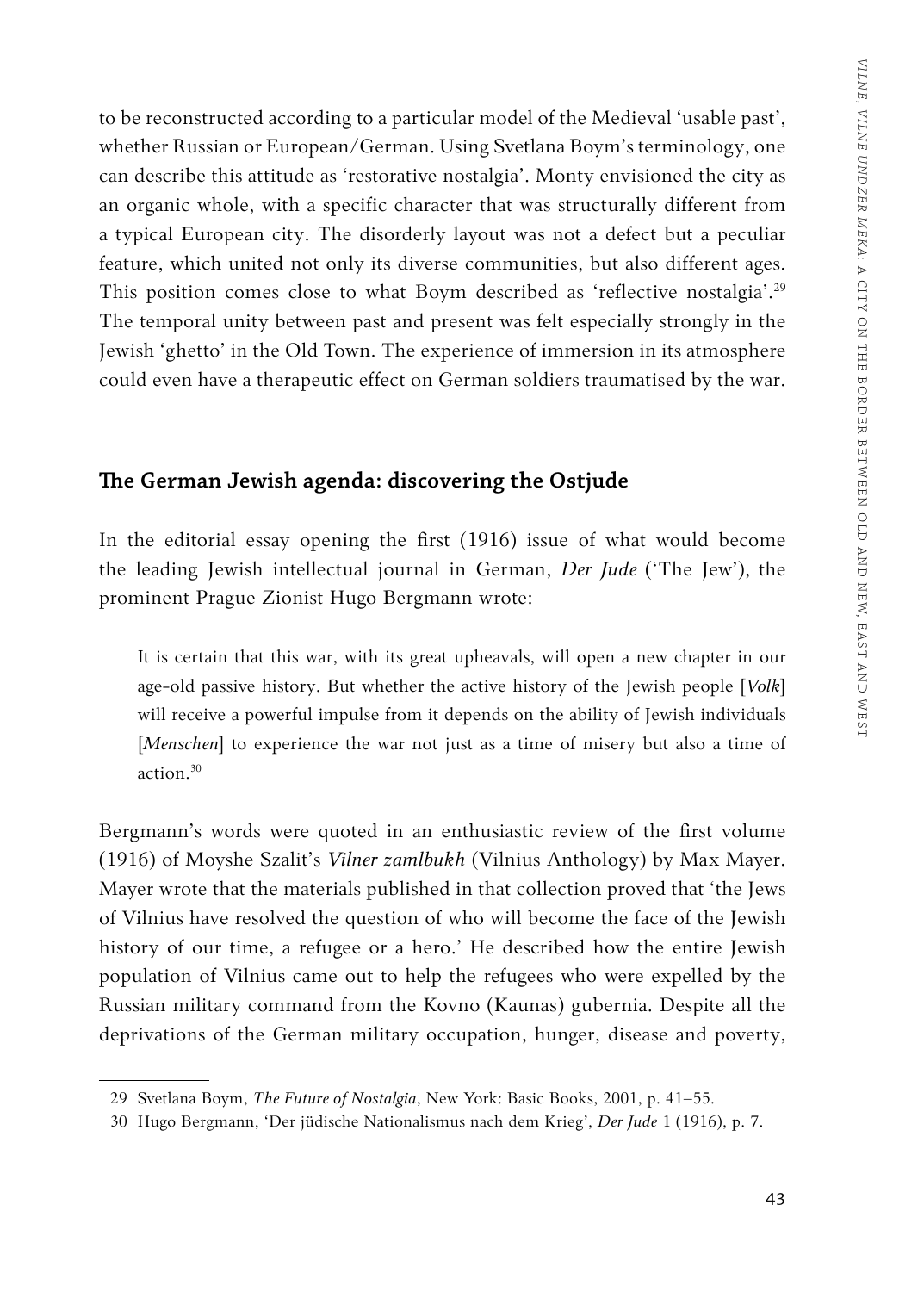'wrapped in rags, with empty stomachs, shining eyes, in the supreme fervour of their true being', the Vilnius Jews concentrated their efforts on rebuilding their cultural institutions, first of all, Jewish schools. This was the 'war testament' (*Kriegsvermächtnis*) that Vilnius Jews left to history, Mayer concluded his review.31 Understandably, writing for a German publication during the war, Mayer would not mention the real reasons for the physical deprivations of Vilnius' Jews: namely, the restrictions that the German occupying regime placed on trade and commerce, which robbed the Jewish population of its livelihood.

Ober Ost employed a number of German Jewish intellectuals, among them Sammy Gronemann, Arnold Zweig, Hermann Struck and others, who developed great sympathy and compassion for local Jews. In a short story entitled 'Die Schmuckstücke von Wilna' (Jewellery from Vilna), dated to the end of 1917, Zweig described, speaking in the first person, a visit by a German soldier in 1917 to Vilnius' 'bewildering and exciting Old Town' (*verwirrende und erregende Altstadt*). As if following one of Monty's itineraries, Zweig's narrator walks around the city, admiring its Gothic and Baroque architecture, and the multitude of different cultures that coexist peacefully side by side. Along the way, he comes across a little shop with exquisite pieces of jewellery, among them a beautiful amber chain. When he asks the shopkeeper, a young Jew of 'noble type' (*vornehmen Typs*), about the price, it turns out to cost less than a pound of tea or cocoa. From a contemporary perspective, this detail, which makes clear the dire poverty of Vilnius Jews forced to sell their precious jewellery to buy food, seems to clash with the story's overall elegiac tone. Was the narrator, and presumably Zweig, so blind to the destitution caused by the German occupation? While Mayer's reluctance to mention the negative effects of the occupation can be explained by wartime censorship considerations, Zweig's story was published in 1924, when one could speak openly about them. Perhaps Zweig's fascination with imaginary Ostjuden prevented him from seeing the real picture. Zweig concluded his story on a hopeful note: 'The time is ripe with decisive things. Jews, Lithuanians and Poles see a turning point before them.'32 The Germans quietly withdrew from the looted area, taking some precious objects as souvenirs, and leaving it to the locals to sort things out for themselves.

<sup>31</sup> Max Mayer, 'Wilnas Kriegsvermächntis', *Der Jude* 2 (1917), p. 130.

<sup>32</sup> Arnold Zweig, 'Die Schmuckstücke von Wilna', *Menorah* 11 (November 1924), p. 11–12.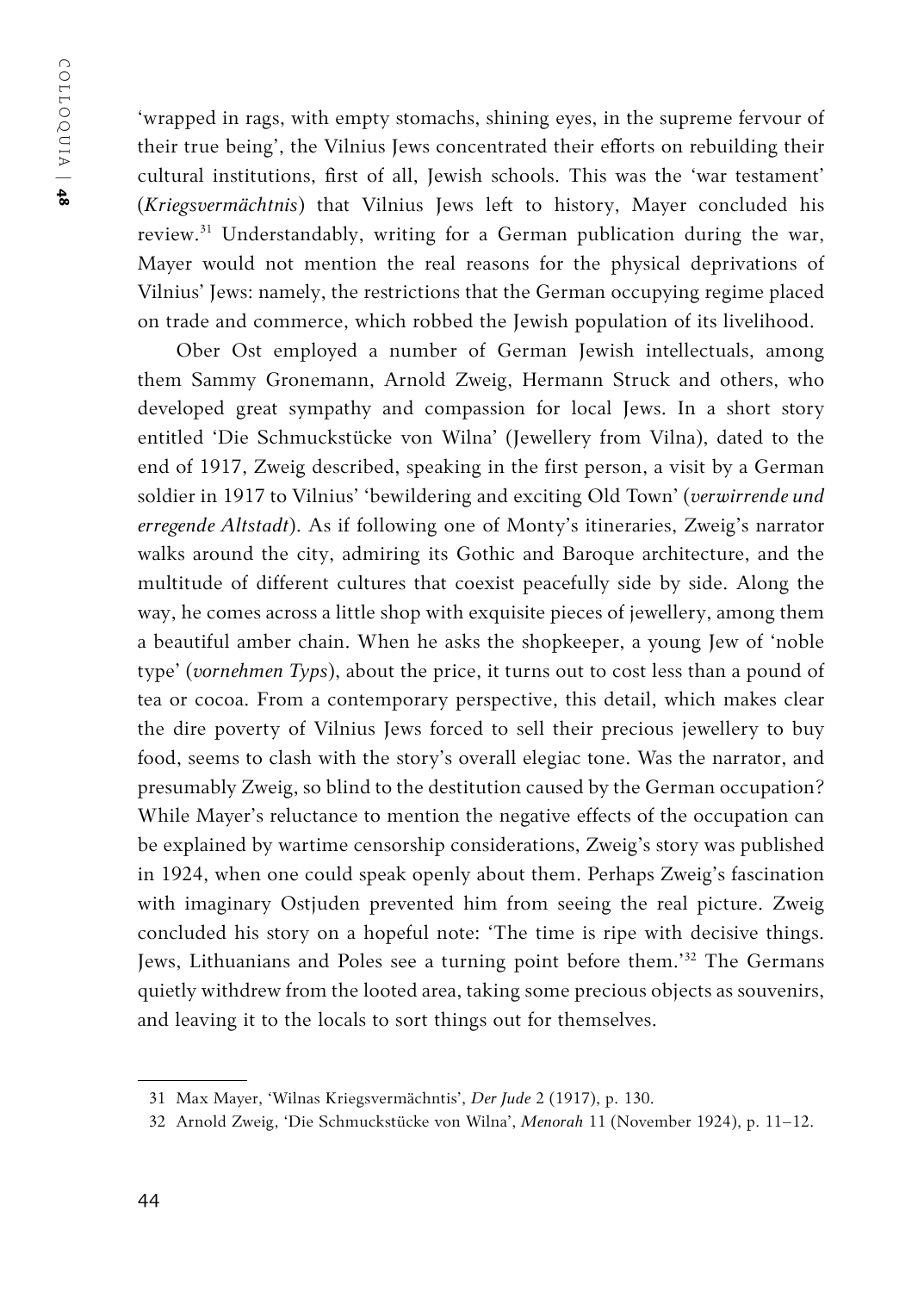Like Monty, Zweig views the local cultural diversity favourably, and he also perceives it as a relic of the past. He is hopeful about future opportunities for all local nationalities, including Jews, presumably under German control. In 1920, he published the book *Das ostjüdische Antlitz* (The Face of East European Jewry), which became particularly popular among German Jewish readers. Zweig constructed his collective portrait of Lithuanian Jewry around the contrast between the 'authentic' elderly Jews, untouched by modern individualism, and the younger generation, infected by modern revolutionary ideas. He admired the traditional Lithuanian Jewish community, where 'one Jew is barely distinguished from the next', appropriating the orientalising tropes, but interpreting them positively.<sup>33</sup> He envisioned these Jews as 'human beings who did not defend themselves', but regarded their powerlessness as a strength rather than a weakness: 'The people that does not defend itself will finally triumph […] it will not be destroyed.'34 Paradoxically, weak and defenceless Jews emerge victorious from the devastating war, while the Germans, who valued strength and vigour, turn out to be losers. Traditional Lithuanian Jews managed to survive the calamities of the modern age, not by adjusting to the progress of history, but by remaining true to their inner spiritual essence. The main danger to that age-old stability of East European Jewry comes not from the outside but from their own youth, infected by revolutionary socialist ideas. Many young Jews, especially women, were tempted to sacrifice their lives for the universalist, socialist cause, abandoning their own people and destroying their cohesiveness.

A portrait of a modern Jewish woman from Lithuania was presented in an impressionistic account of the newly occupied territory entitled *Skizzen aus Litauen, Weissrussland und Kurland* (Sketches from Lithuania, Belarus and Courland). This book, published in Berlin and printed at the printing press of Ober Ost in 1916, consists of series of one-page sketches written by the liberal German writer Herbert Eulenberg, accompanied by drawings by the prominent Zionist artist Hermann Struck, both of whom were serving in the German army. A chapter entitled 'Rachel' introduces an intelligent young middle-class woman, apparently from Vilnius. She 'neither speaks nor understands *Jargon* 

<sup>33</sup> Arnold Zweig, *The Face of East European Jewry*, tr. Noah Isenberg, Berkeley, CA: University of California Press, 2008, p. 7.

<sup>34</sup> Ibid., p. 25.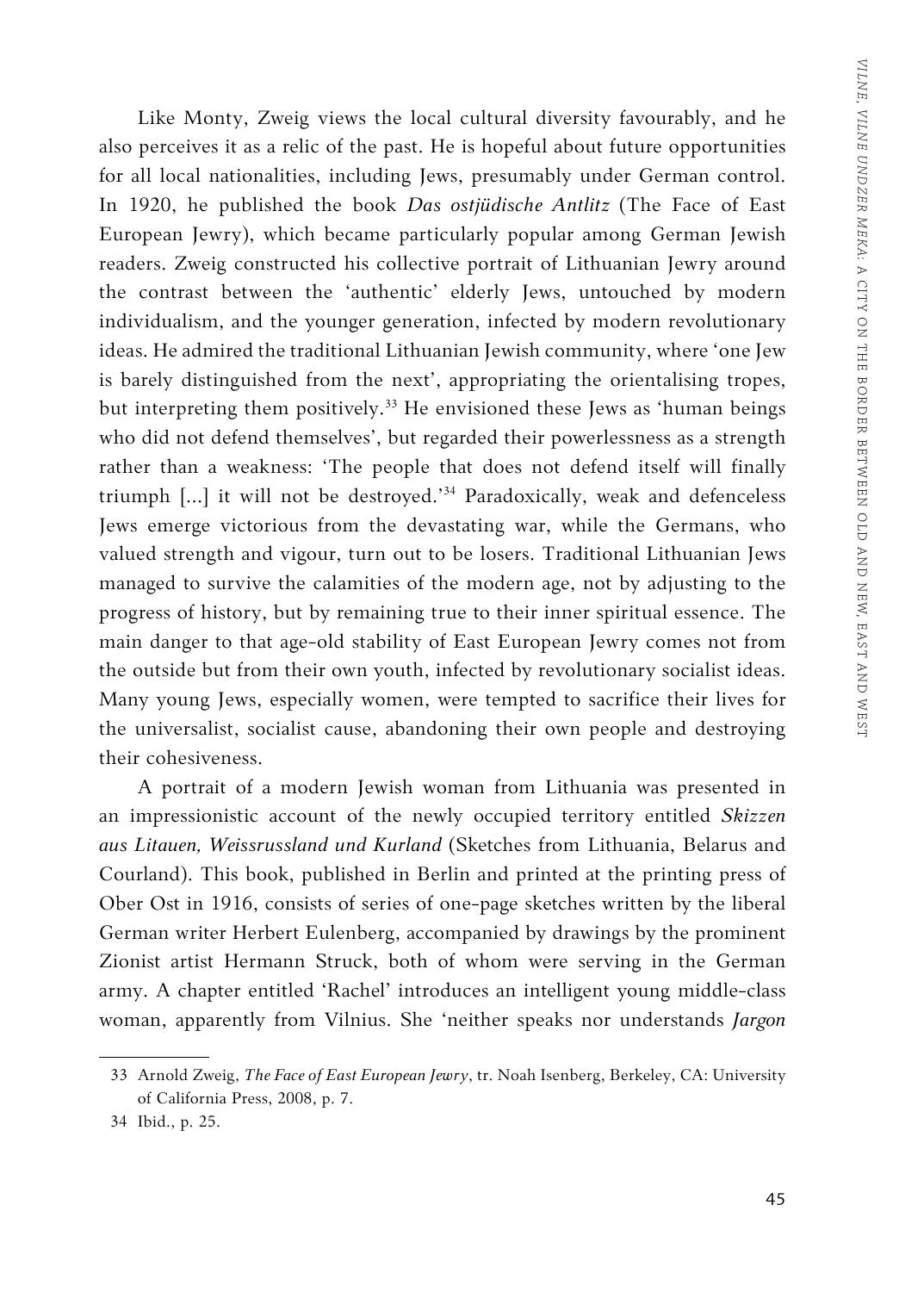[Yiddish]. *Khas vesholem*! God forbid, I would say. She hates speaking Yiddish. She converses only in Russian or French. She reads Heine in German, and knows what Nietzsche meant by *Uebermensch*. Of course, she knows! And she gets angry that we are surprised by her knowledge.'35 Its palpably condescending irony notwithstanding, this portrayal presents Rachel as an aspirational modern European woman, who stands in sharp contrast to the older and traditional male Jewish types portrayed in other sketches.

In the eyes of liberal German Jewish intellectuals, Vilnius was a meeting space between the past and the present, where they coexisted side by side. The secluded Medieval space of the Old Town inhabited by Jews had for centuries protected their communal unity, and enabled them to live in the past and present simultaneously. Influenced by the popular notion of *Gemeinschaft*, an authentic organic community, as opposed to the modern individualist *Gesellschaft*, and inspired by Zionist ideology, which sought to implement this concept in the utopian Jewish society of the future, they discovered its model in the imaginary 'authentic' Jewish community of Vilnius' Old Town. Its main feature was a remarkable resilience to historical changes, a resilience rooted in the community's collective spirituality. But when young Lithuanian Jews, seduced by new cultural, intellectual and political trends, abandoned the old ways of their ancestors and left their historic habitat, they lost their spiritual élan, and became mere provincial epigones of European modernity.

## **Jewish Modernism: the old-new Jerusalem of Lithuania in interwar Poland**

Both Germany's and Russia's imperial ambitions to appropriate the Lithuanian-Belarusian borderlands had been abandoned by the end of the First World War, and the Vilnius area was eventually incorporated into the newly reconstituted Second Republic of Poland. But these aborted projects of imperial modernisation left their mark on the Jews of Vilnius, making the city different from other Jewish centres in Poland. When the German Jewish author Alfred Döblin visited Poland

<sup>35</sup> Hermann Struck, Herbert Eulenberg, *Skizzen aus Litauen, Weissrussland und Kurland*, Berlin: Verlag von Georg Stilke, 1916, p. 45.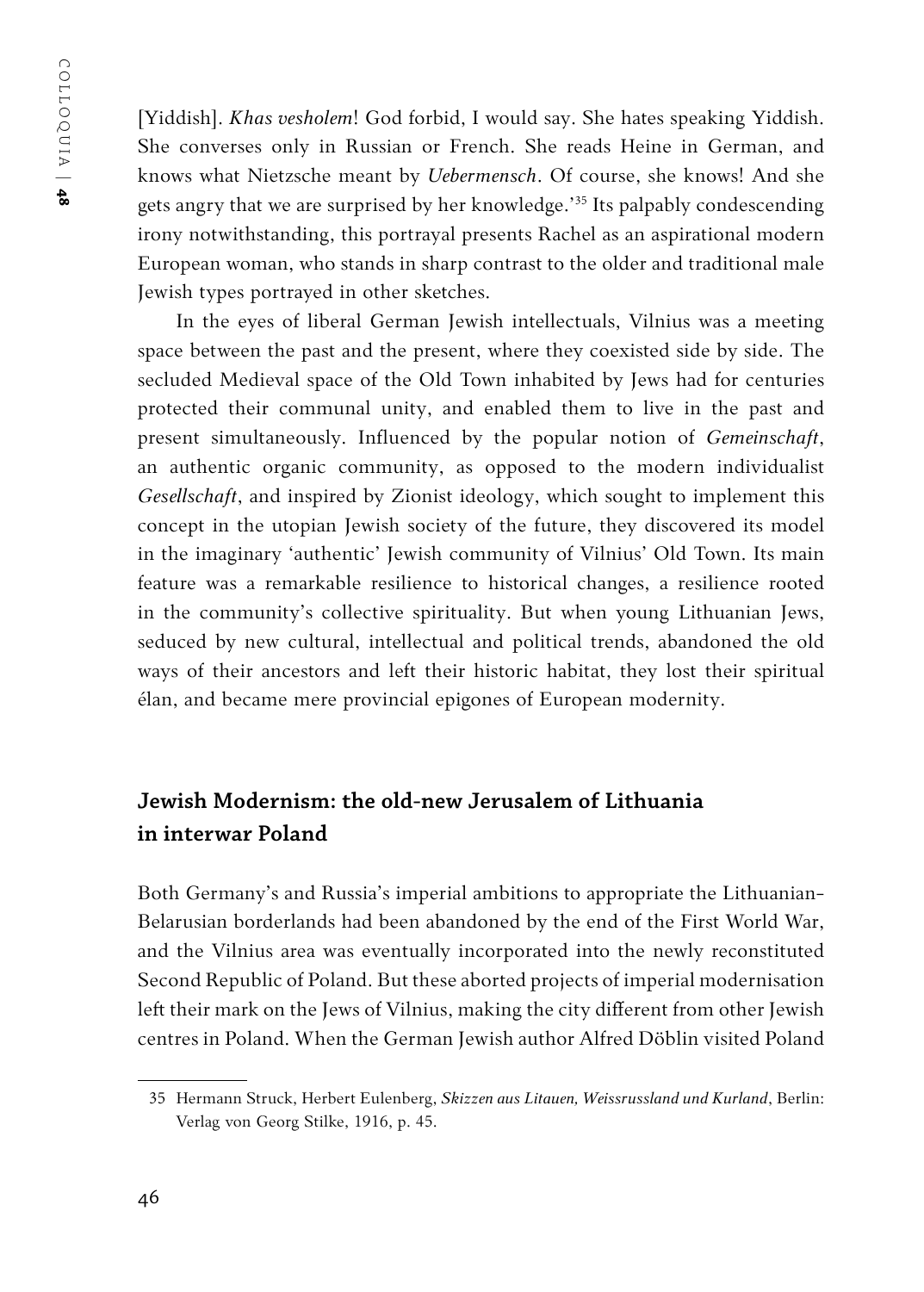in 1923, he noted a difference between Jewish ways in Vilnius and Warsaw. In Vilnius, Jews spoke Yiddish and Russian, but rarely Polish. Yiddish signs and posters could be seen all over the city, and not just in the Yiddish district, as in Warsaw. By contrast to Warsaw, Yiddish-speaking Jews in Vilnius wore modern clothes and were indistinguishable from the rest of the population:

There seems to be a very large or very courageous Jewish population here. Yet I don't see any Jews […]. Individual Jews must be standing around, even if it's a holiday. And now I notice that I do see them but don't notice them. They stand next to me outside the movie house, walk about in white caps, young men and girls; older ones slowly crossing the bumpy square, conversing in their language. No one wears a caftan! I see no one in a black 'capote.' They all wear European clothes – and yet do not speak Polish. This is a different breed of Jews than in Warsaw.<sup>36</sup>

For Döblin, Vilnius Jews represented a peculiar case of cultural hybridity. They looked and behaved like modern Europeans, but were proud of their ethnic and cultural identity as Yiddish-speaking Jews.

Whereas the Russian and German imperial discourses, and later the Polish and Lithuanian nationalist ones, which claimed ownership of Vilnius, considered hybridity as a sign of backwardness and weakness, the Jewish discourse viewed the city's spatial and temporal heterogeneity as an opportunity for Jewish revival. In the aftermath of the First World War, Jewish intellectuals in Vilnius proudly promoted their city as a special case, and a potential source of inspiration for other communities. In the preface to the monumental collection *Pinkes far der geshikhte fun Vilne in di yorn fun milkhome un okupatsye* (Chronicle of the History of Vilnius during the Years of the War and Occupation), its editor Zalmen Reyzen introduced the publication as a model case study of a successful modern nationbuilding project in the Diaspora. The case of Vilnius was special in two respects, he explained: first, the city had an illustrious intellectual and spiritual Jewish legacy; and second, its historical multi-ethnic, multicultural and multi-religious composition prevented any single group from establishing its domination over the life of the city. The collapse of Russian imperial rule during the war, the material deprivations under the Germans, and the vital necessity of negotiating

<sup>36</sup> Alfred Döblin, *Journey to Poland*, tr. Joachim Neugroschel, London: I. B. Tauris, 1991, p. 86.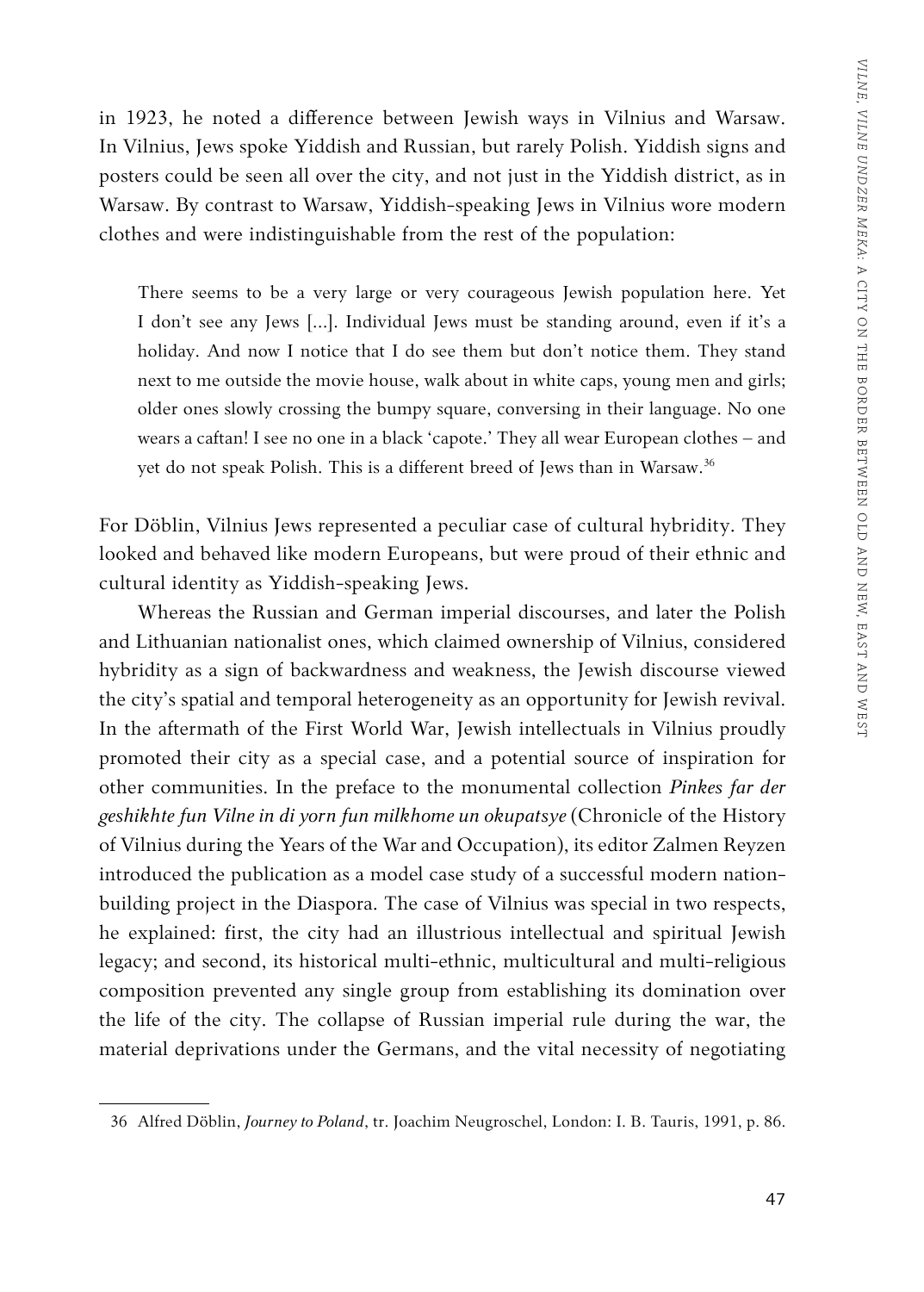with different groups and authorities on a daily basis, forced Vilnius Jews to create new communal structures.37

At the symbolic level, cultural exchange between different groups has deep historical roots in Vilnius. Today, the trope 'the Jerusalem of Lithuania' is largely associated with pre-Second World War Vilnius as the city of Jewish learning. But, as Laimonas Briedis tells us in his study of multiculturalism in Vilnius:

For local Catholics, the name Jerusalem had a different meaning. In the 1660s, in gratitude for the deliverance of Lithuania from Russian occupation, the local Catholic bishop set up a pathway of Via Dolorosa on a hilly, forested bank of the Neris River, north of the city. This Baroque replica of Calvary became a major pilgrimage site in Lithuania, and had an imprint on local toponymy: a nearby brook was renamed Cedron and the neighboring village acquired the name of Jerusalem, which is still used to this day.<sup>38</sup>

In the wake of the First World War, this trope was creatively appropriated by Hebrew and Yiddish Modernist poets. Zalman Shneour's Hebrew poem 'Vilna', originally composed in Berlin in 1917, and first published in New York in 1919, projects Jerusalem on to the Vilnius cityscape from a vantage point on Castle Hill, which the poet evocatively calls Har haheykhal, literally 'The Temple Mountain'.<sup>39</sup> This parallel between the site of the ruined pagan Lithuanian temple *heykhal-perun* (Shneour uses the Slavic variation Perun for the name Perkūnas, the main god in the Baltic and Slavic pagan pantheons) and the ruined Jewish temple in Jerusalem adds a new radical Modernist dimension to the old trope. Shneour presents a detailed guide to Jewish Vilnius, identifying its key landmarks, such as the building of the Romm publishing house (where his first collection of poetry was published), and the tree on the grave of Ger tsedek (the legendary figure of Count Potocki, who allegedly converted to Judaism in the 18th century, and was burned at the stake by the Christian

<sup>37</sup> Zalmen Reyzen, ed., *Pinkes far der geshikhte fun Vilne in di yorn fun milkhome un okupatsye,*  Vilnius: Yidishe historish-etnografishe gezelshaft oyfn nomen fun Sh. An-ski, 1922, p. v.

<sup>38</sup> Laimonas Briedis, *Vilnius: City of Strangers*, Budapest: CEU Press, 2009, p. 131.

<sup>39</sup> Zalman Shneour, *Vilna*, Berlin: Hasefer, 1923, p. 10. In his own partial Yiddish translation of this poem, Shneour chose to render this site more literally as '*shlosbarg*' (Castle Hill, 'Vilne,' in: Jeshurin, *Vilne*, p. 781).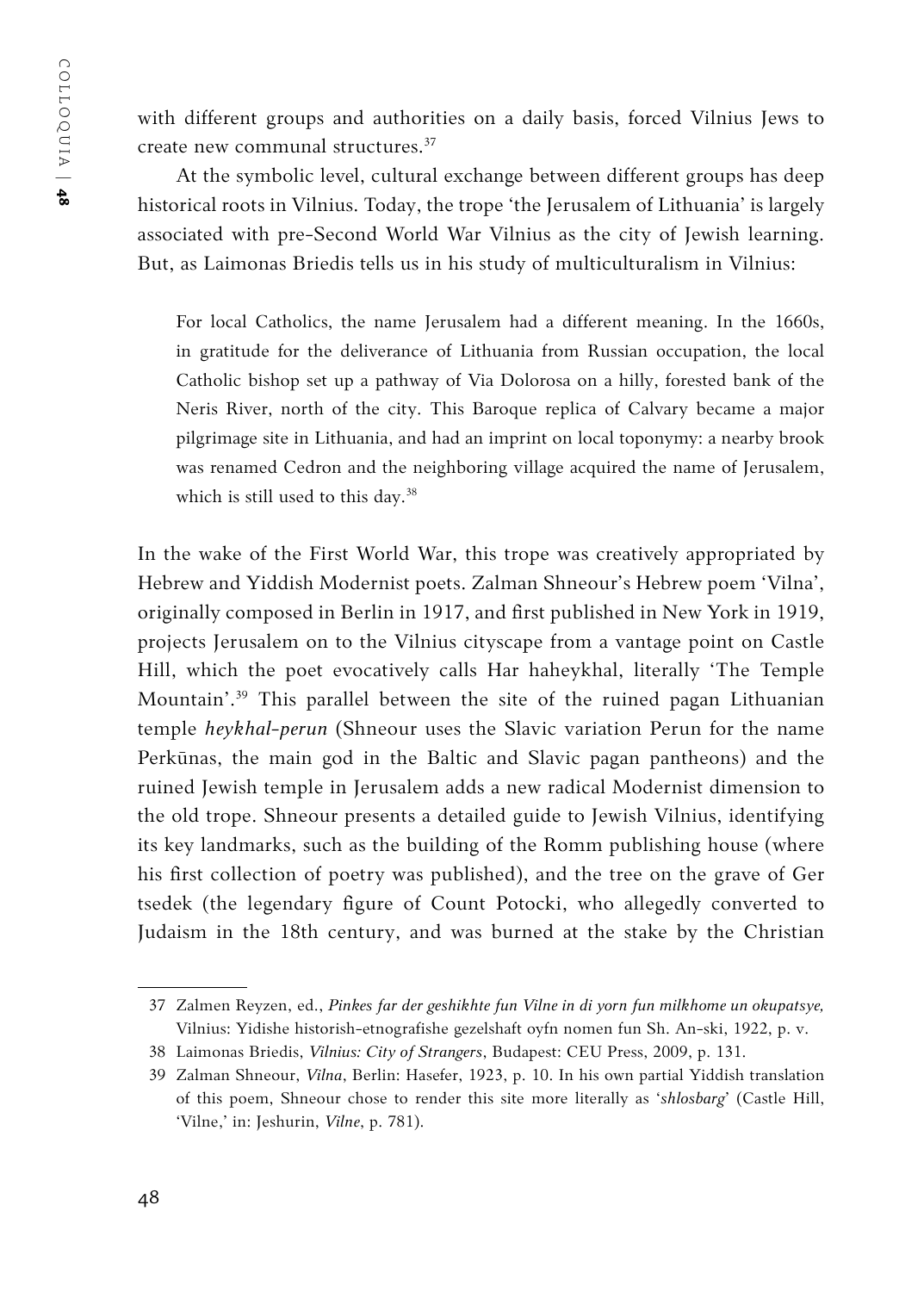authorities). In Vilnius, the line goes, 'Layers upon layers of dead eras have accumulated.'40

Whereas Shneour's poem celebrates the city's glorious past in a somewhat nostalgic, neo-Romantic key, from a distance in space and time, Eliyohu Yankev Goldshmidt's Yiddish poem 'Tsu Vilne' (1922) and Moyshe Kulbak's 'Vilne' are situated in the present, after the First World War. The literary historian Valentina Brio argues that 'Tsu Vilne' offers a 'model which, to a lesser or greater degree, can be found in poetic works by different Yiddish authors of that time'.41 The second part of the poem reproduces popular images and motifs that are typically attributed to the Jewish picture of Vilnius. Goldshmidt inverts Weber's dichotomy between modern Western order and Eastern disarray, by juxtaposing the 'harmonic' disorder of the Jewish area to the orderly style of Christian architecture: 'With all its crooked streets / alleyways, passages and squares, / curved, crooked and twisted, / like Medieval labyrinths, strangely entangled,  $\ell$  and with clumsy buildings of yours –  $\ell$  entire little towns –  $\ell$ built with no plan, no form, no order / randomly and without decorations … / no symmetry – but still, so wonderfully harmonious.<sup> $12$ </sup> The harmony of the architecture of the Jewish area resides in its intimate familiarity, rather than in a calculated symmetrical order. Goldshmidt compares houses to 'groups of children, infants and devoted mothers, / here they are scattered and now they are together – / they all stretch / down, down to the Viliya.<sup>'43</sup> The River Viliya reminds the poet of the Shiloah spring in Jerusalem. The ancient Gediminas Hill (Castle Hill) protects the city, inviting another association with Jerusalem, and the panoramic view of the city from the site has the therapeutic function of easing anxiety and healing heartache (*hartsik payn*). From this hill, a local equivalent of the Temple Mount, Vilnius looks like Jerusalem: 'exactly like that

<sup>40</sup> Ibid.

<sup>41</sup> Брио, Поэзия и поэтика города*: Wilno-װילנע-Vilnius*, p. 158.

<sup>42</sup> Quoted in: Zalmen Szyk, *Toyznt yor Vilne*, pt. 1, Vilnius: Gezalshaft fun landkentenish in Poyln, 1939, p. 323: *'mit ale krume gasn zayne / geslekh, geselekh un pletser, / farkrimte, oysgekrimte un fardreyte, / vi labrintn modne mitlalterlekh farplontert / un mit di umgelumperte binyonim dayne – / gantse kleyne shtetlekh – / geboyte on a plan un on a shnit, on seyder / gants tsufelik un on baputsung… / keyn shum simetrie – un dokh vi vunderlekh harmonish.'*

<sup>43</sup> Ibid.: *'di kupkes kinder, kinderlekh un getraye mames / tsevorfn do un bald ineynem – / tsien zey zikh ale / arop – arop tsu der Vilie.'*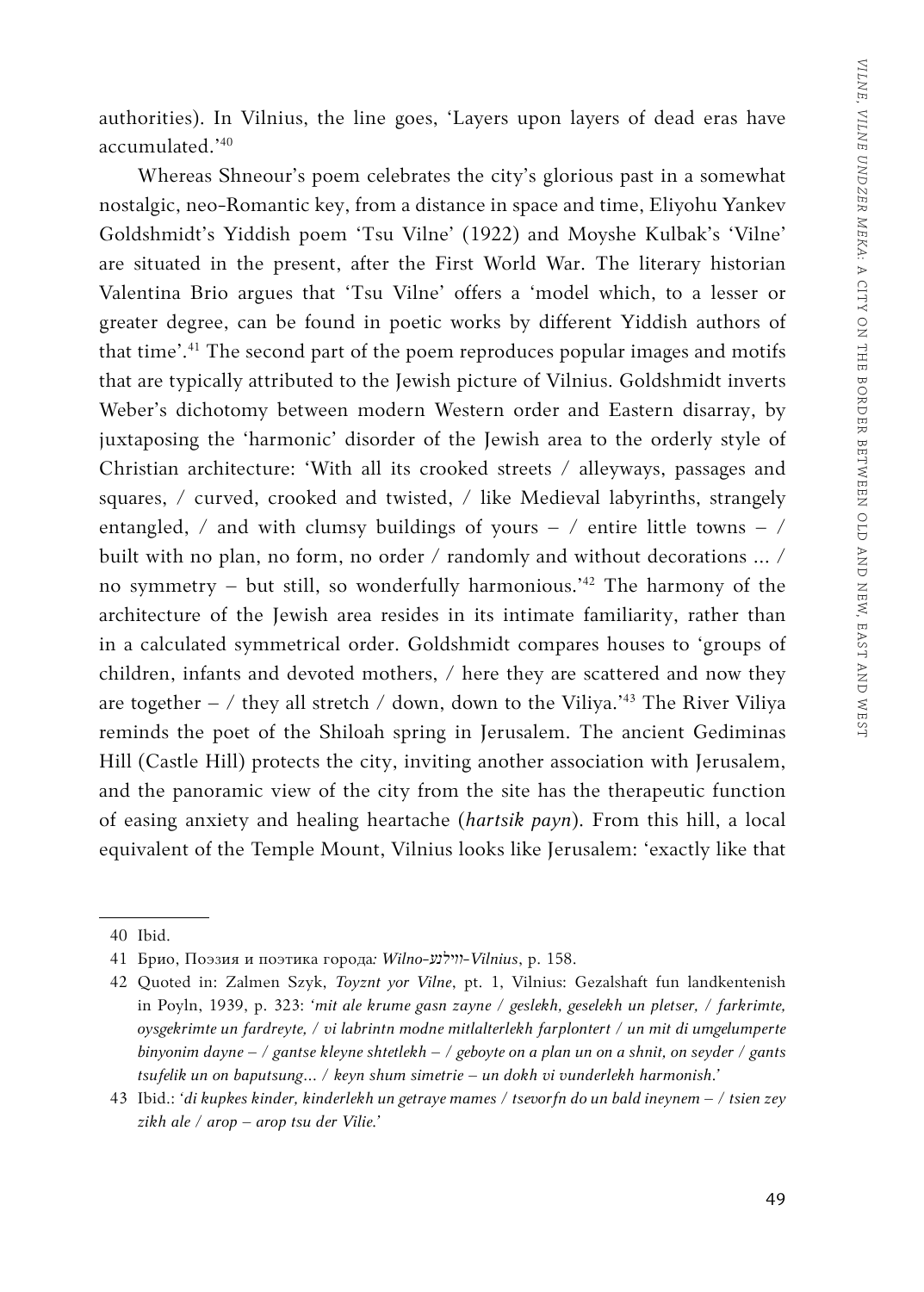wonderful city of the Orient, / whose name is given to you.'44 One can see far into the surrounding hills and forests, including the 'Cross Mountain', the hill with three crosses commemorating the January Uprising of 1863. This image completes the parallel with Jerusalem in a rather daring way for a Jewish poet, by bringing a local replica of Golgotha into the picture: 'I see your mountains and hills, / the beautiful "cross mountains" and the hills of Antokol.<sup>45</sup> Perhaps the most significant Jewish site visible from that vantage point is the old cemetery across the River Wilejka (Vilnia), with the graves of illustrious historical heroes such as Ger tsedek and the Gaon.

Kulbak's poem 'Vilne' complicates Goldshmidt's rather straightforward allegorical imagery. It opens on a melancholy note with the introduction of an enigmatic character called *ver* (literally, 'who' or 'someone'): 'Upon your walls someone is walking around in a tallis. / At night in the city he alone, awake, is sad.'46 This image is anachronistic, since the city walls had been demolished in the early 19th century; but, as Jordan Finkin suggests, it 'may well be a biblical echo here of Isaiah 62:6: "Upon your walls, Jerusalem, have I set watchmen; neither day nor nights shall they ever be still".<sup>147</sup> One can perhaps also think of the spectre of the recent past from Tyutchev's poem that appears before dawn. This image can serve as just one example of what Brio describes as Kulbak's 'stylistics of oxymoron'. The poet deliberately juxtaposes contrasting images and attributes within the same complex metaphor, creating an effect of ambiguity: joy and sadness, festivals and funerals, day and night. Brio writes: 'This contrasting stylistics creates an unexpected "city-oxymoron", united in its semantic contrast.'48 Kulbak's Vilnius is like a meeting ground of the old and the new forms of Jewishness, and can serve as a good illustration

<sup>44</sup> Ibid., p. 326. *'punkt vi yene vundershtot fun orient, / vos m'hot ir nomen dir gegebn.'*

<sup>45</sup> Ibid.: *'ikh ze di berg dayne un higlekh, / di sheyne 'kreyts-berg' un di higlen fun Antokol.'*

<sup>46</sup> Moyshe Kulbak, 'Vilne,' in: *Ale verk fun Moyshe Kulbak*, Vol. 2, Vilnius: Kletskin, 1929, p. 177: *'Oyf dayne moyern geyt ver arumet in a tales. / Baynakht ibern shtot iz er aleyn a troyeriker oyf.'* An English translation by Jordan Finkin can be found in 'Yiddish Ethnographic Poetics and Moyshe Kulbak's "Vilne",' in: *Writing Jewish Culture: Paradoxes in Ethnography*, eds. Andreas Kircher, Gabriella Safran, Bloomington: Indiana University Press, 210, p. 110.

<sup>47</sup> Finkin, 'Yiddish Ethnographic Poetics and Moyshe Kulbak's "Vilne",' p. 105. Novershtern also traces this connection, in: 'Shir halel, shir kina,' p. 496.

<sup>48</sup> Брио, Поэзия и поэтика города*: Wilno-װילנע-Vilnius*, p. 214.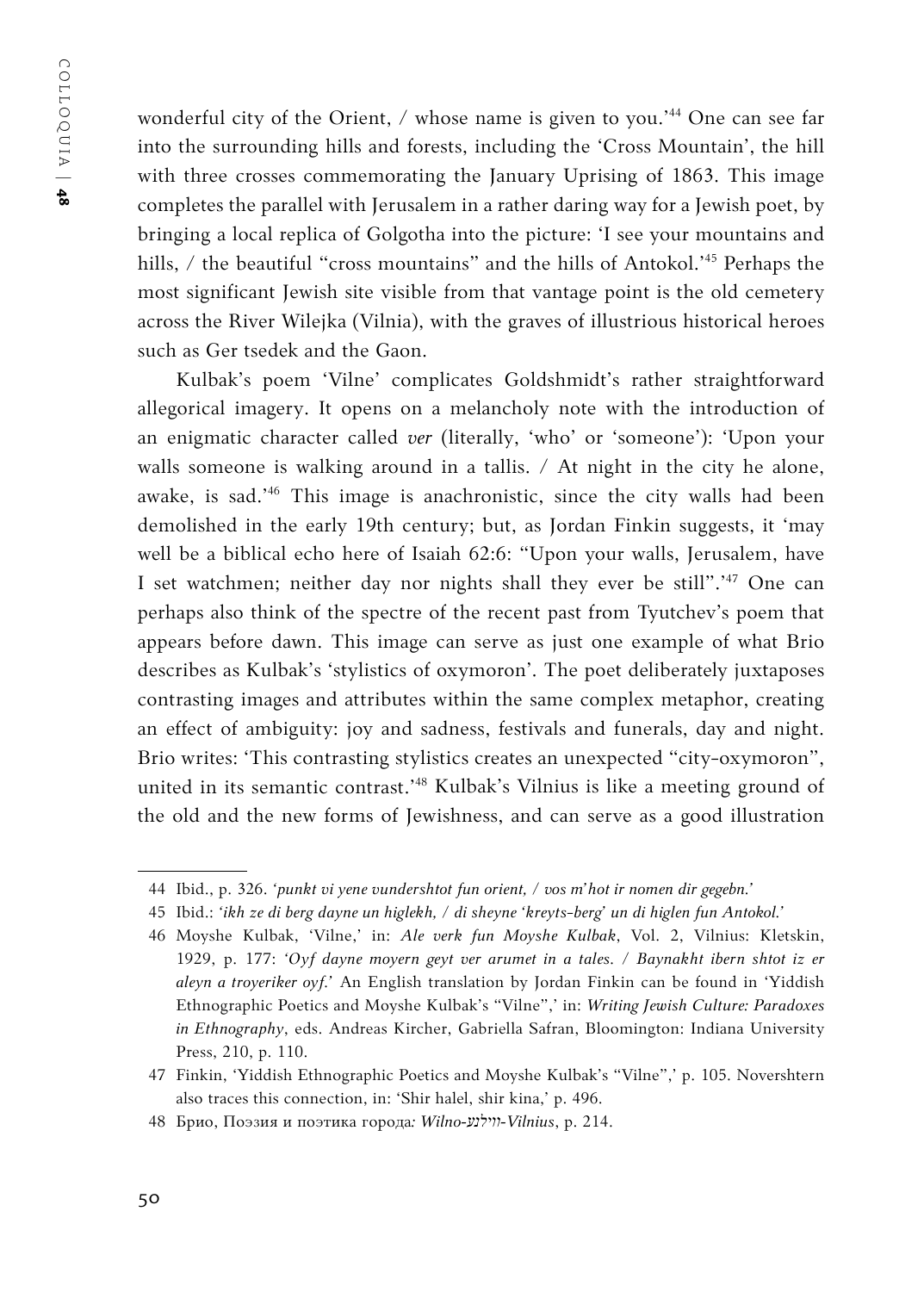of Avraham Novershtern's general observation that Yiddish poetry portrayed Vilnius as a place of 'the joint existence of different cultural worlds, tradition and modernity'.49 Here come together 'white, pale Talmudic prodigies from faraway Lithuania' (*vayse, blanke geoynim fun vayter Lite*), a Bundist in a red shirt, and a 'blue student' reading 'grey Bergelson'. In line with this stylistic method, Yiddish is compared to a wreath of oak leaves, a typical Lithuanian folk decoration. Kulbak's Lithuania is a twilight space between day and night, 'for the sun has never risen over Lithuania', and Vilnius is a cold, misty, mossy, moist and muddy place. Kulbak's Vilnius is a product of a mystical imagination, hovering between reality and dream, a 'dark amulet (*kameye*) set in Lithuania'. In the conclusion, the lyrical hero ecstatically proclaims his identification with the city of contrasts: 'I am the grey! I am the black flame! I am the city!'<sup>50</sup>

The poems by Goldshmidt and Kulbak, and many other Yiddish literary works, form an integral part of Zalmen Szyk's ambitious project of creating a comprehensive Yiddish guide through the complex chronotope of Vilnius. His initial plan was to capture the unique 'old-new' character of Vilnius, to show its 'face' (which, as we recall, Monty compared to an old man's face), to portray its 'alcoves, antiquities, landscapes', something no other writer had done so far in any language. As we know, the project remained unfinished, due to the outbreak of the Second World War, and the second volume, presumably dealing with modern Vilnius, is lost. Szyk's historical narrative follows the general Polish storyline, which asserts that there was a significant degree of Polish acculturation of Vilnius Jews between the early 1920s, when Döblin visited the city, and the late 1930s. Szyk downplays the Russian influence on the city, and portrays it as largely negative and destructive. Listing the various nationalities in the population of Vilnius, he does not even mention Russians; nor does he discuss the significance of the city to Russian culture.

According to this narrative, it was Grand Duke Jogaila (later the Polish king Władysław II Jagiełło) who developed Vilnius as a European city, using Krakow as a model and 'introducing Polish spiritual and moral culture in Lithuania'.<sup>51</sup> From Krakow, he imported not only nobility, the military and courtiers, but also

<sup>49</sup> Novershtern, 'Shir halel, shir kinha,' p. 493.

<sup>50</sup> Finkin, 'Yiddish Ethnographic Poetics and Moyshe Kulbak's "Vilne",' p. 112; Kulbak, 'Vilne,' p. 183: 'Ikh bin dos groy! Ikh bin der shvartser flam! Ikh bin di shtot.'

<sup>51</sup> Szyk, *Toyznt yor Vilne*, p. 21.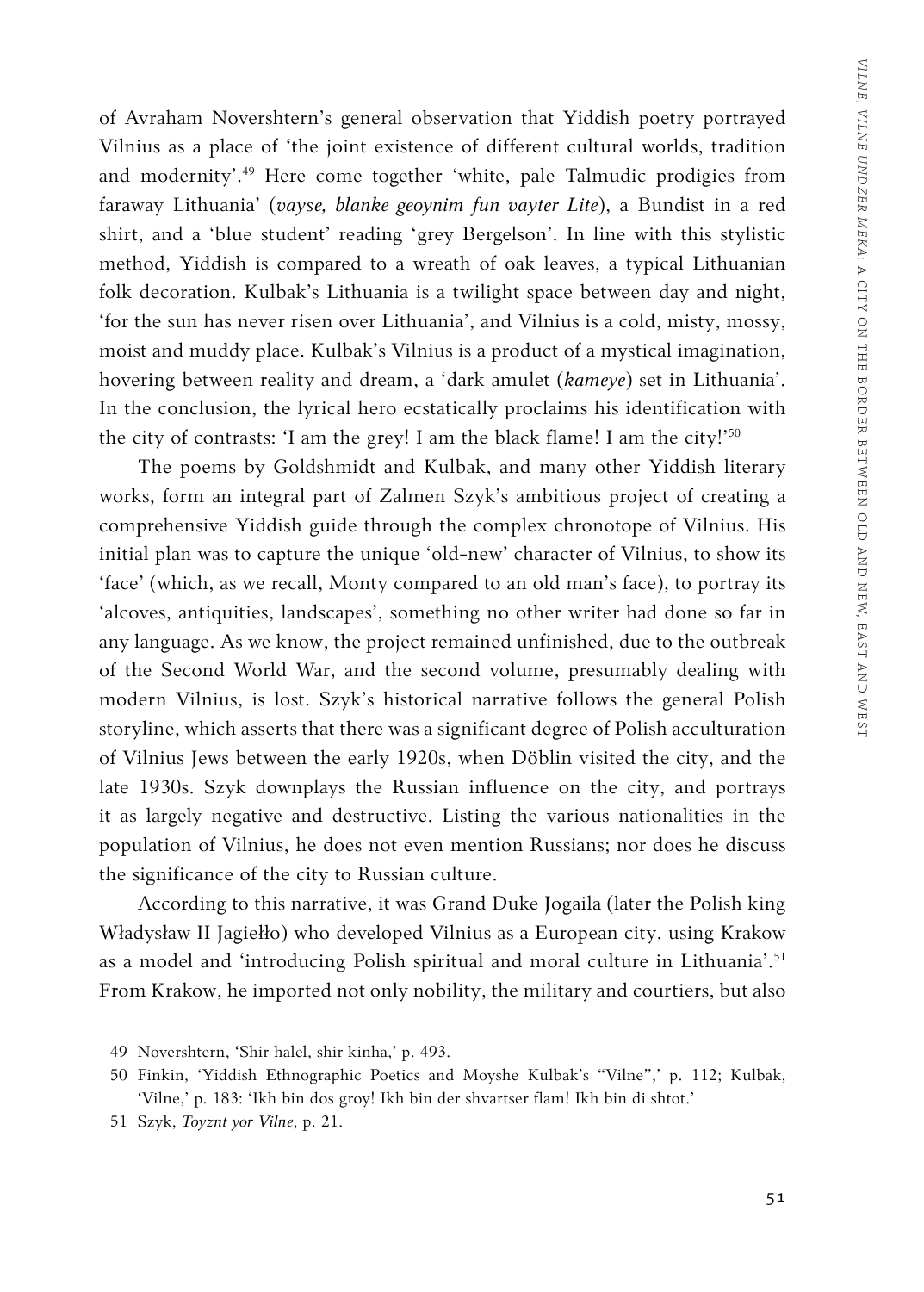artists, craftsmen and merchants. Like Monty and Zweig, Szyk argues that the religious struggle between the three major Christian denominations stimulated the development of cultural and spiritual life in Vilnius, which experienced its 'golden age' in the 15th and 16th centuries. The Russian invasion in the mid-17th century, followed by the Great Northern War, ended in a terrible catastrophe. The Russians destroyed the most beautiful monuments, including the city walls. Adopting the Polish perspective, Szyk describes the period of Russian rule during the 'long' 19th century as a series of failed attempts by Poles to regain their cultural and political autonomy. The incorporation of the Vilnius region into Poland in 1922 is described as the result of a 'nearly unanimous' decision by the city Sejm, without mention of any political controversy.

Krakow, too, played a decisive role in developing Jewish life in Vilnius.<sup>52</sup> Whereas Poles imposed various restrictions on Jewish trade, occupations and settlement, and even established a Jewish ghetto, the Russian invasion practically destroyed the Jewish community in 1655, and the Jews were only able to return with the Poles in 1661. The historical survey of Jewish life ends with the Third Partition, which resulted in the incorporation of Vilnius into the Russian Empire, so that the entire 19th century is not included in the Jewish narrative of Vilnius. Szyk provides a detailed description of Vilnius' streets, sometimes house by house. He singles out the shulhoyf, 'a shtetl for itself', whose inhabitants are closely connected; his description resembles the impression of Arnold Zweig that old-time traditional Jews look alike and lack individuality.<sup>53</sup> As in a shtetl, any newcomer is immediately noticed by the locals, and sent to an appropriate place of worship and study, according to how they perceive his social status and occupation. Synagogues and prayer houses serve as communal sites of memory, reinforcing the image of 'the Jerusalem of Lithuania' by their legends and historical anecdotes.

Comparing Szyk's guide to the Polish guide *Wilno* by Juliusz Kłos (1937), which apparently served as Szyk's blueprint, Marcos Silber notes:

Whereas the guide in Polish aestheticizes architectural objects, placing them in a Polish historical frame, thus reinforcing a hierarchical order rooted in aesthetic

<sup>52</sup> Ibid., p. 32.

<sup>53</sup> Ibid., p. 171.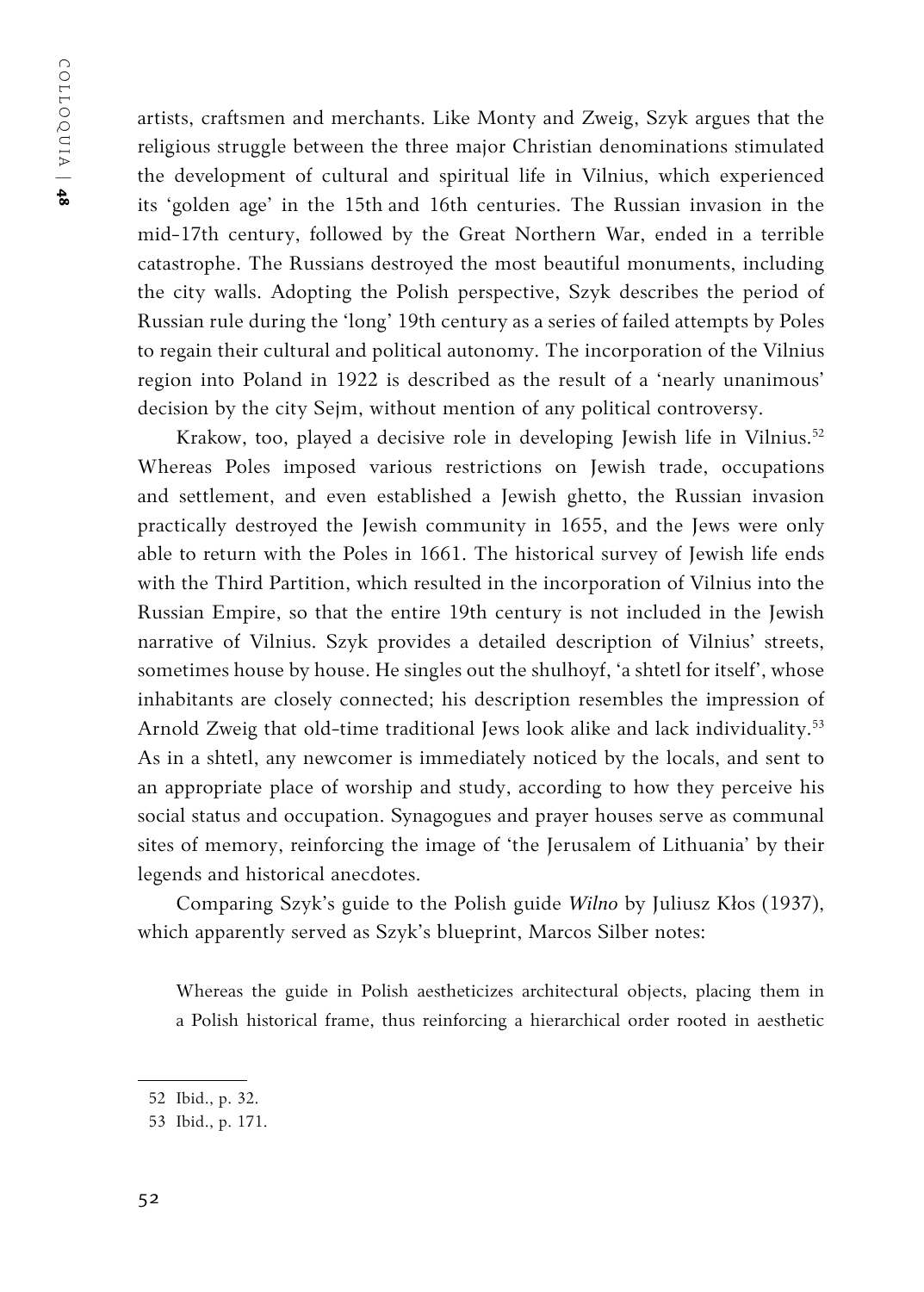parameters of Polish culture, the Yiddish book struggles for equal recognition on many levels, presenting the space as one of intermingling cultures, traditions, and religions. On the one side of the spectrum, there is a Polish city with marginal non-Polish peripheral enclaves; on the other, there is a fairly peaceful multilingual, multireligious, and multinational city, a place of rather tolerant coexistence, where the tensions are actually 'history'.54

Silber sums up: 'The Yiddish guidebook presents the urban space in a way affirming the right to equality, inclusion and shared power, as an idealized picture that leaves no space for mention of the tense and even violent relationships between the groups.'<sup>55</sup>

#### **Conclusions**

As we have seen from this incomplete survey, the rich and complex history of Vilnius provides ample material for different historical narratives. All of these narratives that have emerged since the late 19th century actively engage nostalgia, as an instrument for creating their own image of the city and embedding it within their respective national or imperial restorative projects.<sup>56</sup> For the Russian and German imperial projects prior to and during the First World War, Vilnius marked, both physically and symbolically, the frontier of their imperial realms, the western frontier in the case of the Russian Empire, and the eastern frontier in the case of Germany. For the Polish, Lithuanian and Belarusian nationalist projects, Vilnius was important as the historical capital of the Polish-Lithuanian Commonwealth. Politically, these claims were difficult to reconcile, as only one contender could win this competition. Using Svetlana Boym's dichotomy between restorative and reflective nostalgia, we can say that

<sup>54</sup> Marcos Silber, 'Sightseeing and Nearsightedness: Tours in Vilna of the Late 1930s and the Right to the City', in: *Konstellationen: Über Geschichte, Erfahrung und Erkenntnis*, ed. Nicholas Berg et al., Göttingen: Vanderhoek & Ruprescht, 2011, p. 141.

<sup>55</sup> Ibid., p. 140.

<sup>56</sup> Venclova perceptively analyses nostalgic representations of Vilnius in Polish and Lithuanian culture in his 2010 essay 'Vilnius: The City as Object of Nostalgia', https://www.eurozine. com/vilnius-the-city-as-object-of-nostalgia/ [Last accessed 3 March 2020].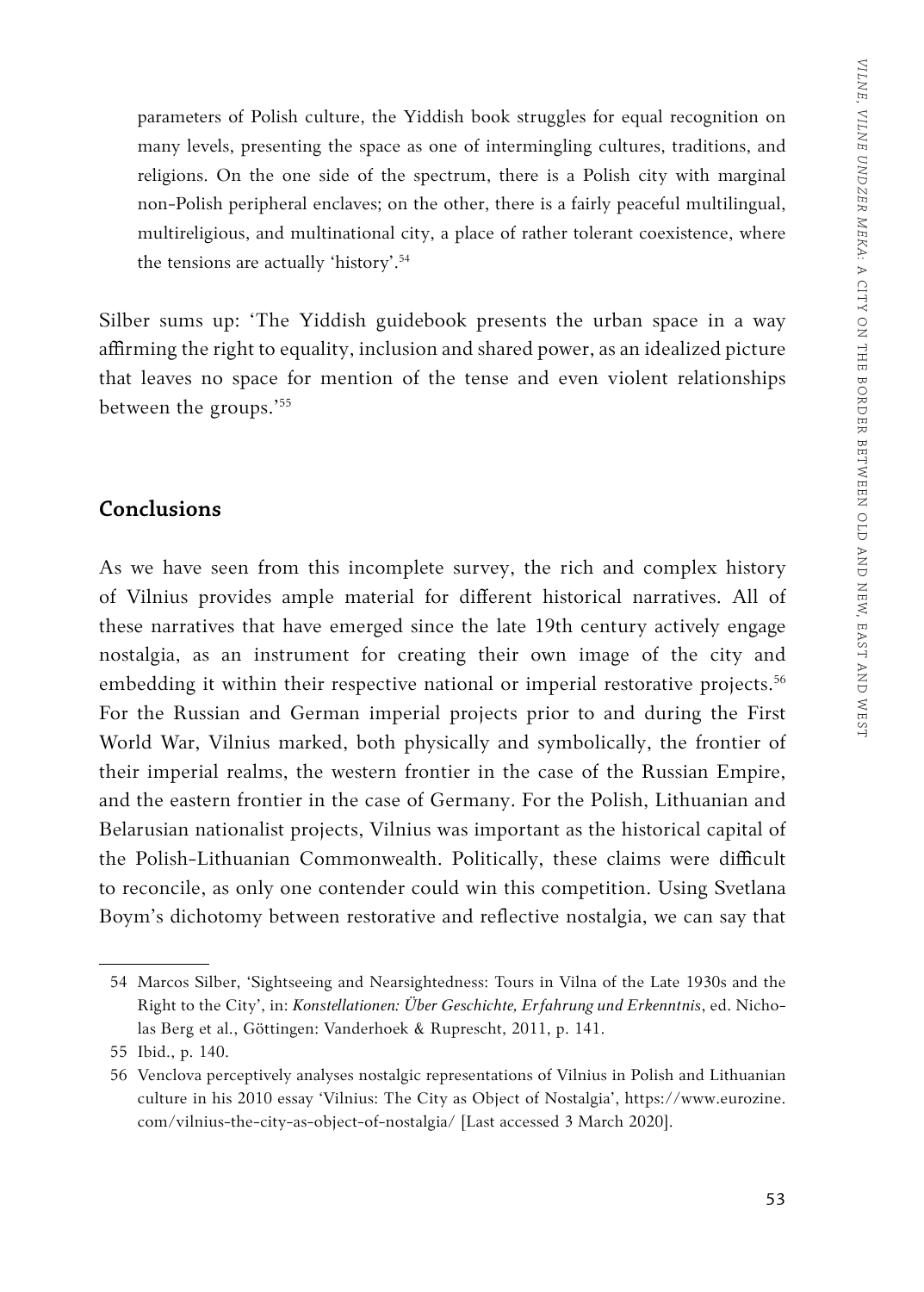the winner would try to impose its restorative vision, sometimes through active intervention in the urban space, but more often by means of education and propaganda. The losers would have recourse to reflective nostalgia, evoking the lost city in poetry, fiction and art. The restorative projects tried to draw clear borderlines, both in space and in time, between the legacy they claimed as their own, which was therefore useful, and the rest, which they declared to be alien and foreign, and therefore useless for their project. The reflective projects were more inclusive, imagining the past as a multi-ethnic and multicultural harmony. Unlike all five of these nations, Jews never had any political claim to Vilnius. The Jewish narrative of the Jerusalem of Lithuania fashioned Vilne as the spiritual capital of the Diaspora, and engaged in reflective nostalgia by imagining the city outside the physical confines of space and time.

> Received 2020 03 03 Accepted 2021 11 03

# *Vilne, Vilne Undzer Meka***: miestas, tarp sena ir nauja, Rytų ir Vakarų**

*Santrauka*

Vilniui tenka išskirtinė vieta daugelio tautų mitologijoje. Ne tik lietuviai Vilnių, bet ir baltarusiai, Lietuvos Didžiosios Kunigaikštystės paveldą laikydami savu, *Вiлня* laiko savo istorine sostine. Lenkams *Wilno* yra antroji (arba alternatyvioji) Abiejų Tautų Respublikos sostinė. Žydai *Vilną* dažnai vadina Lietuvos Jeruzale, simboline žydų diasporos sostine. Tiek rusai, tiek vokiečiai Vilnių įsivaizduoja kaip ribą tarp Rytų ir Vakarų, nors šioms kategorijoms suteikia skirtingas reikšmes. Prieš Pirmąjį pasaulinį karą ir jo metu išleistuose Flaviano Dobrianskio rusiškame, Paulo Weberio ir Paulo Monty vokiškuose vadovuose Vilnius aprašytas iš priešingų perspektyvų, remiantis konceptualia Rytų ir Vakarų opozicija. Rusams Vilnius buvo jų imperinės įtakos vakarinis pakraštys, o vokiečiams žymėjo rytinę europietiškosios (visų pirma – vokiškosios) civilizacijos ribą. Abiem atvejais Vilniaus kultūrinė ir etninė įvairovė laikyta trūkumu, kurį reikėjo pašalinti pasitelkiant bendrą, miesto architektūrai ir miestelėnų gyvenimui pritaikytą imperinės tvarkos modelį. Tai buvo troškimas atkurti "senąją praeitį", kurią užgožė